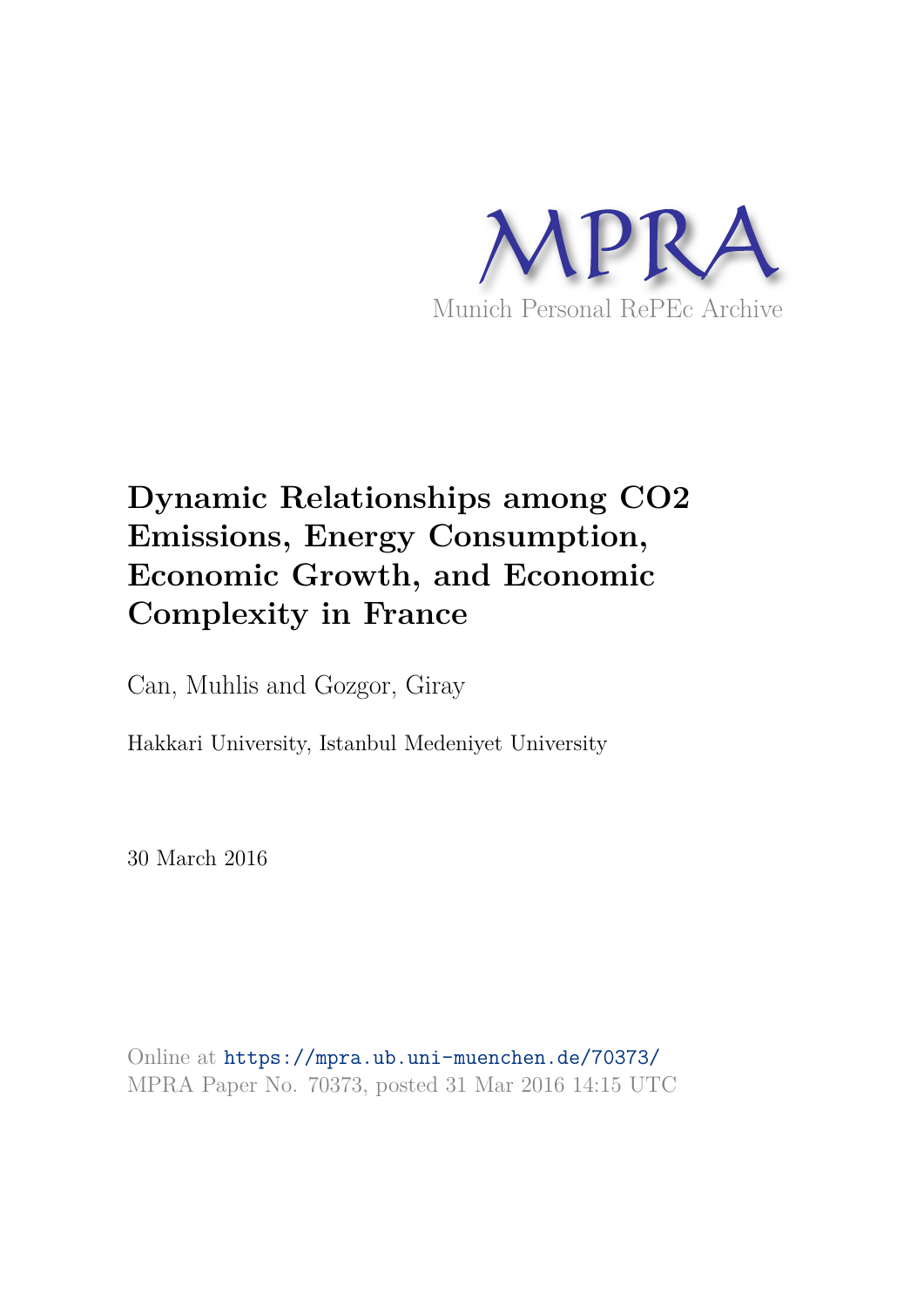# Dynamic Relationships among CO<sub>2</sub> Emissions, Energy Consumption, Economic Growth, and Economic Complexity in France

Muhlis Can Hakkari University E–mail: muhliscan@hakkari.edu.tr

Giray Gozgor Istanbul Medeniyet University E–mail: giray.gozgor@medeniyet.edu.tr

# Abstract

Environmental degradation is most often brought to the agenda by arousing the attention of scholars, and there has been an increase in the studies on this issue. This paper re-estimates the environmental Kuznets curve in France over the period of 1964–2011. To this end, the unit root test with one structural break and a cointegration analysis with multiple endogenous structural breaks are considered. The impacts of the energy consumption and the economic complexity on CO2 emissions are also included in dynamic empirical models. First, it is found that the environmental Kuznets curve hypothesis is valid in France in both the short and the long run. Second, the positive impact of energy consumption on  $CO<sub>2</sub>$  emissions is also observed in the long run. Third, it is observed that a higher economic complexity suppresses  $CO<sub>2</sub>$  emissions in the long run. The evidence suggests important environmental policy implications to suppress CO<sub>2</sub> emissions in France.

Keywords: environmental Kuznets curve; energy consumption; economic complexity; time series modeling; structural breaks; French economy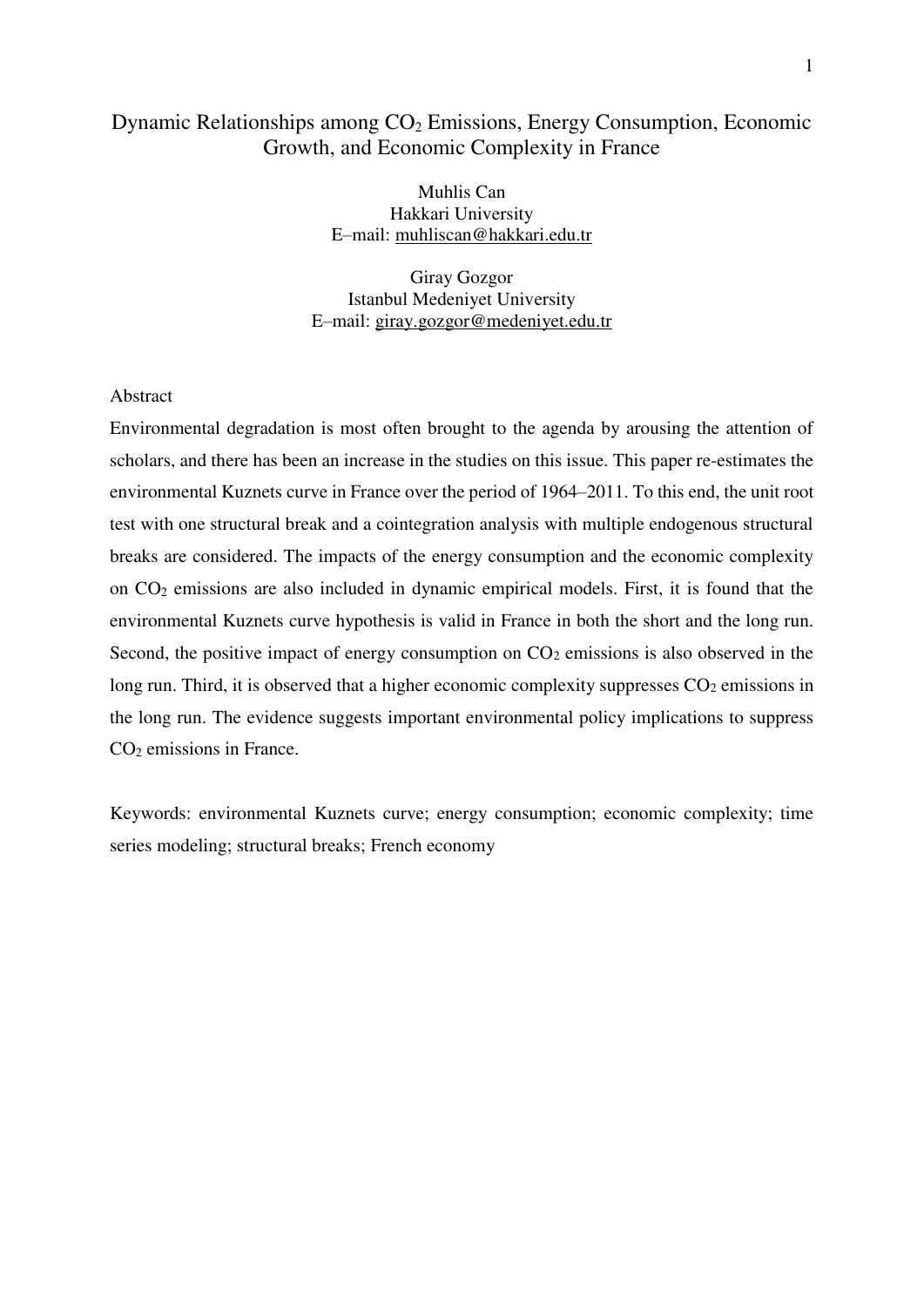# **1. Introduction**

Today, one of the issues is that most countries are exposed to environmental degradation, which causes many problems; e.g., it negatively affects health (Iwata et al. 2010). Environmental degradation is most often brought to the agenda by arousing the attention of scholars, and there has been an increase in the studies on this issue. In addition, the world's major institutions are voicing the problems caused by global warming, which is mainly related to environmental degradation. In this context, the relationship between environmental degradation and economic growth is discussed in the available literature (e.g., Ang 2007; Dinda et al. 2000). For this purpose, the environmental Kuznets curve (EKC) hypothesis is used in analyzing the relationship between economic growth and environmental degradation. According to this hypothesis, environmental degradation increases until a country reaches a high (certain) income level. After that, while a decline in environmental degradation occurs, environmental quality increases (Dinda 2004; Iwata et al. 2010; Kearsly and Riddel 2010). With the increasing development of countries, environmental awareness is also expected to increase. When economic structural transformation is observed in this process, technological advancement in the country is also ensured (Yin et al. 2015). In other words, there is an "inverted-U" relationship between environmental degradation and income (Dinda et al. 2000). The inverted-U path, which is an important indicator of environmental quality, is closely related to the output composition of the country (Suri and Chapman 1998).

Twenty different environmental degradation criteria have been used for analyzing the EKC hypothesis (Onafowora and Owoye 2014). However, it can be said that environmental degradations are predominantly represented by  $CO<sub>2</sub>$  emissions.  $CO<sub>2</sub>$  emissions in the country are known to be driven by different parameters, i.e., social, cultural, economic, and technological factors (Tarancon and Del Rio 2007). However, rather than social and cultural parameters, the relationship between economic and technological parameters and  $CO<sub>2</sub>$ emissions are investigated in the literature. A summary of these effects is represented in Figure 1.

[Insert Figure 1]

In the first periods of development, countries carried out extensive activities in the agriculture sector, which hardly contributed to environmental degradation (Kearsly and Riddel 2010). Following this process, countries proceeded to the industrialization stage, which emitted high pollution. Following completion of this process, countries focused on knowledge- and skill-intensive manufacturing (Song et al. 2008). The last stage showed a process that increased the level of environmental quality (Rezek and Rogers 2008). In the process of structural change,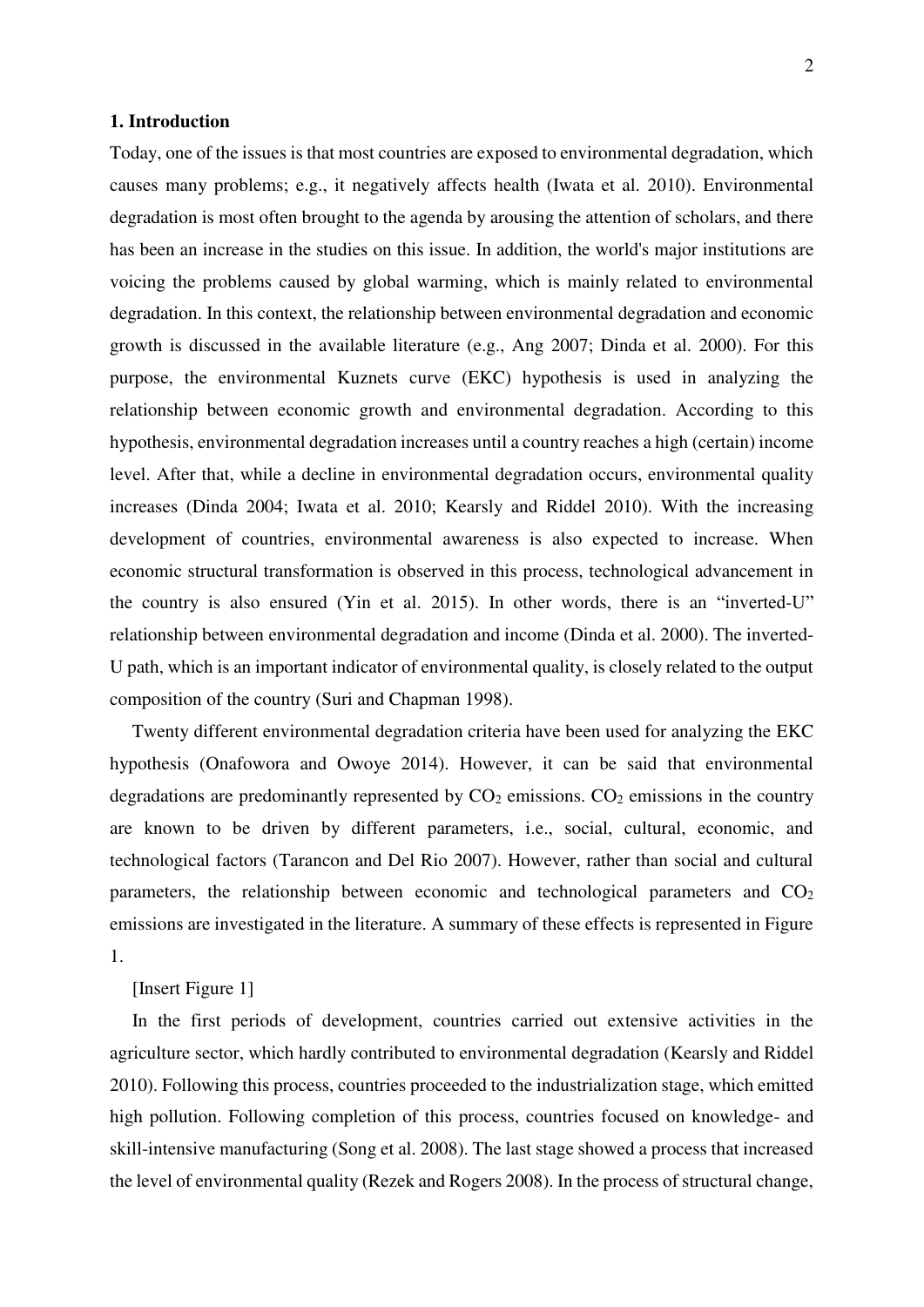new technology that emitted less pollution replaced old technology used in manufacturing (Lau et al. 2014). These processes are the scale (composition), the structural, and the technological (technique) effects, respectively (Tsurumi and Managi 2010; Yin et al. 2015).

On the other hand, research and development (R&D) expenditures were used as a proxy for technological progress and changes in the economic structure (Yin et al. 2015). It was emphasized that as per capita income increased, structural transformation in the economy increased R&D expenses, thus the advancement of technological production. As a consequence of this, a higher level of environmental quality would be achieved (Dinda et al. 2000). However, R&D expenditures were indicative of an entry for the emergence of a product. In this case, since not all R&D expenditures encouraged economic growth, it was not a suitable indicator of successful transformation (Mohnen and Hall 2013). In other words, R&D expenditures were not exactly a convenient parameter to examine the impact of structural change and technological advancement on environmental degradation. Some studies emphasized that technological production processes (technical effect) were closely related with an increase in per capita gross domestic product (GDP) (Dinda et al. 2000; Panayotou 1997). However, a high level of income per capita does not express a strong structure in an economy. For instance, oil exporter countries (e.g., Kuwait, Qatar, Saudi Arabia, and the United Arab Emirates) are at a high level of per capita income, but they cannot be classified in such category.

Indeed, structural changes in an economy affect countries in many aspects. However, technological improvement is the most important among them, and it can be defined as a process that reduces production costs or causes the emergence of new products (Stafforte and Tamberi 2012). Technological improvement is closely related to "capabilities" of a country (e.g., institutional quality, infrastructure quality, rule of law, and property rights) as well as its skills and knowledge accumulation, i.e., productivity of skilled labor and technology level (Hidalgo 2009; Hidalgo and Hausmann 2009; Hidalgo et al. 2007). In this context, developed countries mainly concentrate on the production of goods and services, which require skilled a labor force and high-level technology (Maggioni et al. 2014).

The EKC hypothesis has been heavily tested in developing countries in the literature. In other words, there are a small number of studies to test the validity of the EKC hypothesis in developed countries.<sup>1</sup> For instance, Ang (2007) examined the effects of energy consumption

<u>.</u>

<sup>&</sup>lt;sup>1</sup> In addition, there are some studies that include the French data in panel data sets for Organization for Economic Cooperation and Development (OECD) and the European Union (EU) countries to analyze the EKC hypothesis. (see, Al-Mulali and Ozturk 2016; Bilgili et al. 2016; Cho et al. 2014; Jebli et al. 2016; Liu 2005; Richmond and Kaufman 2006).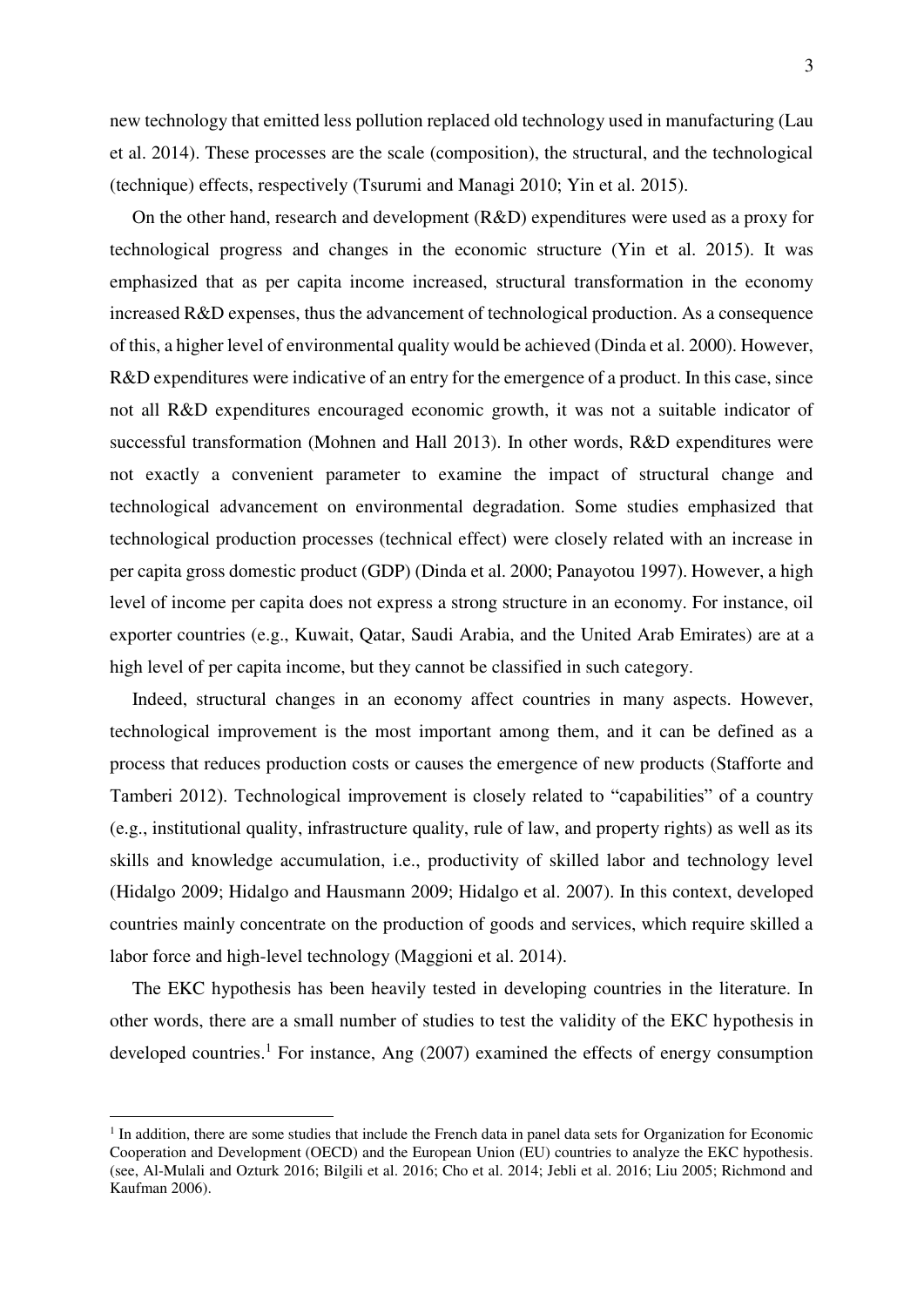and output on  $CO_2$  emissions from 1960 to 2000 in France. It was demonstrated that there was a long-running relationship among the variables and that the relationship is quadratic in nature. In addition, it was observed that there is a statistically significant causality that runs from economic growth to both energy consumption and  $CO<sub>2</sub>$  emissions in the long run. The significant causal relationship that runs from energy consumption to economic growth is also observed in the short run. Iwata et al. (2010) also tested the validity of the EKC hypothesis in France by controlling the effect of nuclear energy consumption. In the study, the EKC hypothesis was found to be valid and that nuclear energy consumption reduced  $CO<sub>2</sub>$  emissions. Ajmi et al. (2015) tested the EKC hypothesis for each G7 country, including France, and they concluded that the EKC hypothesis was not valid for all countries.<sup>2</sup>

Studies mainly use time series techniques to test the validity of a standard EKC hypothesis in developed countries, and  $CO<sub>2</sub>$  emissions is generally used as the dependent variable. Independent variables consist of GDP, squared GDP, and energy consumption.<sup>3</sup> However, in studies on EKC hypothesis analysis in developing countries, scholars used additional explanatory variables.<sup>4</sup> Our study has some similarities with these papers. However, our paper uses a totally different explanatory variable to test the validity of the EKC hypothesis for a developed country, France. The explanatory variable in our paper is the *economic complexity index* (ECI), which represents sophisticated, knowledge-based, and skill-based production.

The ECI was first introduced by Hidalgo and Hausmann (2009). Hidalgo (2011) also criticized the aggregated "traditional production approach" to explain the economic growth and development process of a country. According to the traditional production approach, there are two factors (capital and labor force) affecting economic growth and development. However, according to Hidalgo (2011), production not only needs labor and capital but also needs "capabilities." Some of these "capabilities" are nontradable goods and services, consisting of specific infrastructure, labor skills, property rights, regulations, etc. (Hidalgo and Hausmann 2009). ECI is calculated with trade data from the United Nations (UN) Comtrade; thus, the data are only based on the export basket (not all goods produced). This index aims to demonstrate the production characteristics of the economic system by taking into account the capabilities of

<u>.</u>

 $2$  For a recent literature review of the EKC hypothesis, see Al-Mulali and Ozturk (2016).

<sup>&</sup>lt;sup>3</sup> For exceptional approaches, for instance, see Bento and Mountinho (2016) and He and Richard (2010).

<sup>4</sup> For instance, the capital formation (Soytas and Sari 2009; Zhang and Cheng 2009), the education level (Managi and Jena 2008), the financial development (Javid and Sharif 2016), the foreign direct investments (FDI) (Tang and Tan 2015), the labor force (Soytas and Sari 2009), the population density (Akbostanci et al. 2009; Onafowora and Owoye 2014), the trade openness (Ang 2009; Halicioglu 2009; Jayanthakumaran et al. 2012; Kanjilal and Ghosh 2013; Nasir and Rehman 2011; Onafowora and Owoye 2014), and the urbanization (Managi and Jena 2008; Zhang and Cheng 2009) are used as an additional control variable to analyze the validity of the EKC hypothesis in developing countries.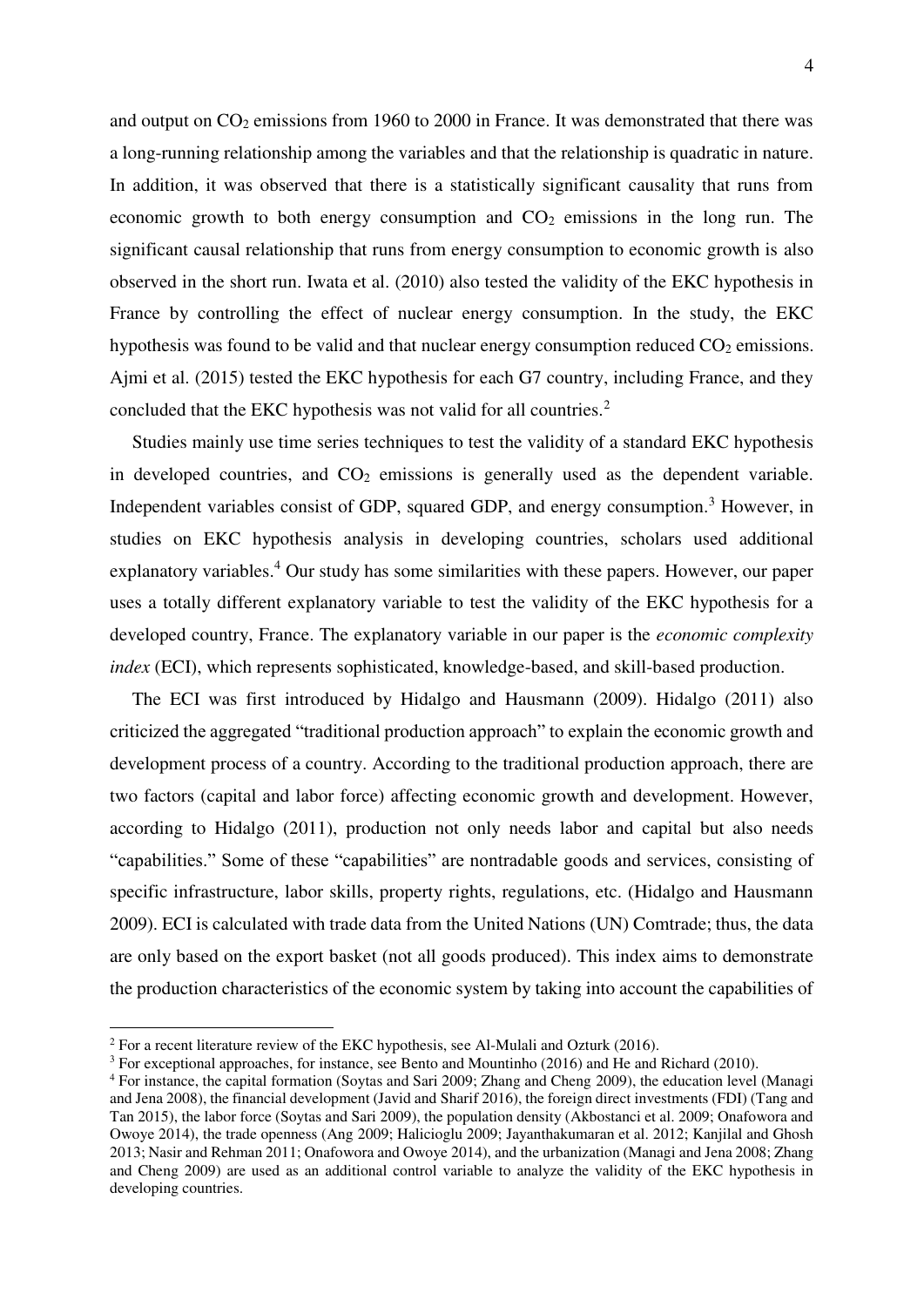a country (Hausmann et al. 2011; Minondo and Requena-Silvente 2013). Therefore, the economic complexity is an indicator of sophisticated and knowledge-skill based production of a country (Hartmann et al. 2015). Economic complexity can be defined as the knowledge- and skills-based production structure of a country with an efficient output level. The high value of the index is a sign of the highly sophisticated manufacturing capabilities of the country's production structure (Sweet and Maggio 2015).

At this point, structural changes in the economy should be expected to reduce the  $CO<sub>2</sub>$ emissions of a developed country since this process shows a transformation from "energyintensive economy" to "technology-intensive economy." However, if policy-makers do not implement environmental regulations in this process, positive improvements with regard to environmental quality might not be observed (Tsurimi and Managi 2010). On the other hand, it can be suggested that economic complexity has the capability of representing the scale, the structure, and the technological effects within a holistic approach in the EKC hypothesis. If a country is a poor or a developing country, it should be expected that as economic complexity increases, CO2 emissions increase up to a certain stage of development. It is possible to observe a decline in CO<sub>2</sub> emissions by ensuring structural transformation and increasing knowledgeand skill-based-technology-intensive manufacturing. From this point of view, in developed countries, economic complexity is expected to reduce  $CO<sub>2</sub>$  emissions. Nevertheless, this is closely related to environmental policy implementation (Dinda 2004; Kanjilal and Ghosh 2013).

Furthermore, the ideal example of this case is France since it is one of the countries with the highest economic complexity in the world, and it has managed to achieve structural transformation. This is reflected in the technological patent applications made by the country. For instance, France is one of the leading countries in nanotechnology-based patent applications since 1977 (Colombelli et al. 2014). The country is also one of the most important energy consumers in the world. France was deeply influenced by the oil shocks in the 1970s. Since those years, it has taken several measures to reduce energy dependence. Moreover, France is the EU country with the least  $CO_2$  emissions (Ang 2007; Iwata et al. 2010). The most important underlying cause of that is the carbon tax imposed in the country. Another reason is the implementation of the nuclear program for electricity generation since the 1970s (Ang 2007). When compared with other types of energy resources (e.g., coal, oil, or natural gas), nuclear energy used for electricity generation emits less  $CO<sub>2</sub>$  (Iwata et al. 2010).

The main goal of this study is to investigate the relationship between the economic complexity, which has the capability of representing the scale, the structure, and the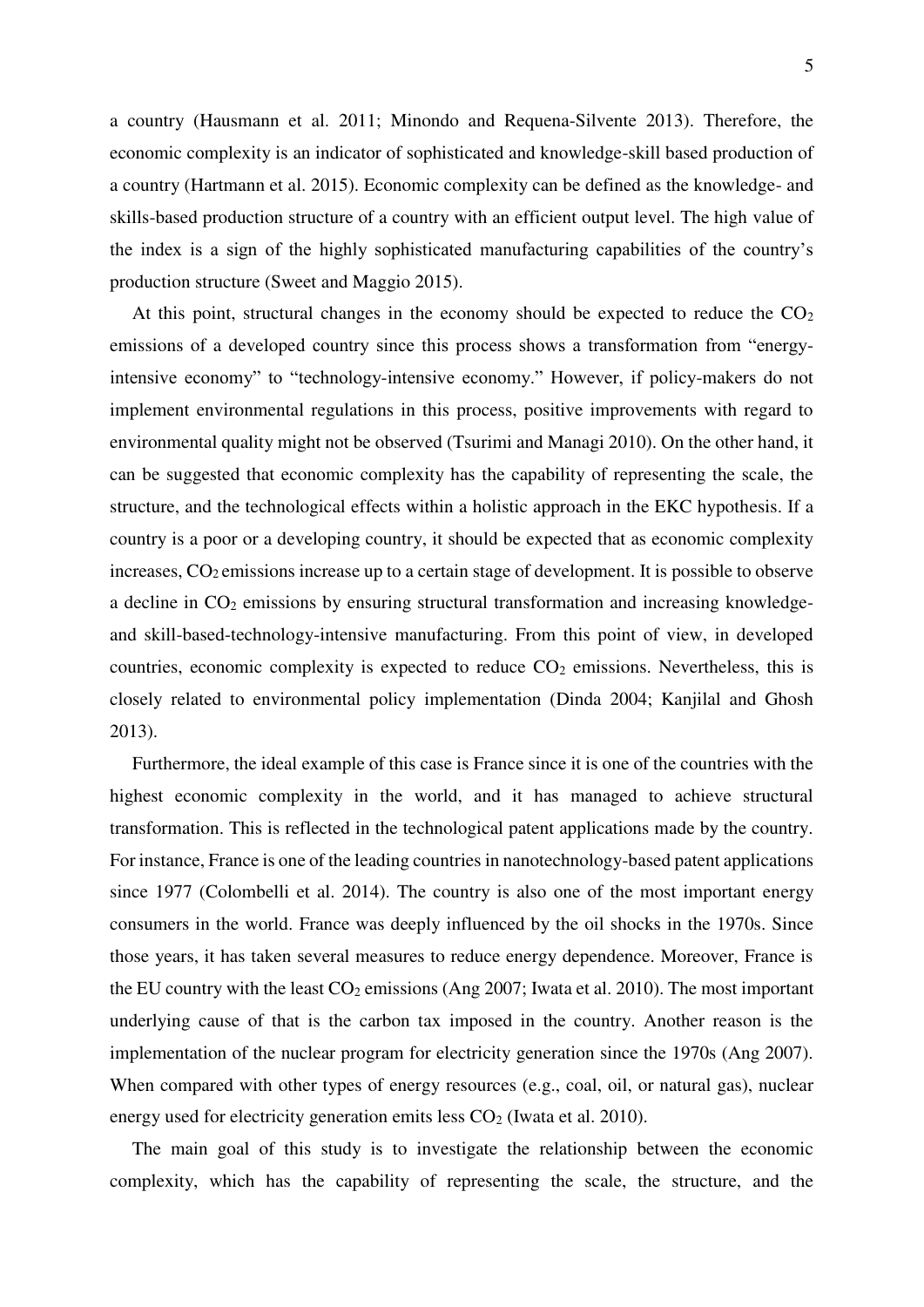technological effects, and  $CO<sub>2</sub>$  emissions within the context of the EKC hypothesis. The validity of the EKC hypothesis is evaluated in the context of many different variables (e.g., FDI, population density, trade openness, and urbanization). However, there is still no study that analyzes the EKC hypothesis with regard to economic complexity as a measure of economic structure transformation, which has the capability of representing product manufacturing involving technological knowledge. To the best of our knowledge, this is the first study that investigates the relationship between  $CO<sub>2</sub>$  emissions, per capita GDP, energy consumption, and economic complexity in the literature. In this context, our study aims to fill this gap in the literature by focusing on the French case for the period 1964–2011.

The rest of the paper is organized as follows. Section 2 explains the data, the empirical model, and the econometric methodology. Section 3 provides the empirical results. Section 4 discusses the empirical results and suggests policy implications. Section 5 presents conclusions.

#### **2. Data, Empirical Model, and Econometric Methodology**

# *2.1. Data*

CO2 emissions (metric ton per capita) are used in France over the period 1964–2011 as the dependent variable. The real GDP per capita (constant 2005 \$) and the squared real GDP per capita (constant 2005 \$) are considered to capture the linear and nonlinear effects of income, respectively. Energy consumption (kilogram of oil equivalent) per capita is also added to the empirical model. All these variables are used in logarithmic form, and the frequency of the data is annual. The data are obtained from the world development indicators (WDI) of the World Bank.

The data of the economic complexity index (ECI) are obtained from the database of *Atlas of Economic Complexity* by Hausmann et al. (2011)*.* A higher ECI value means a higher economic complexity. The ECI is also modeled in logarithmic form. A summary of the descriptive statistics is also represented in Appendix I.

#### *2.2. Empirical Model*

This paper uses a well-known EKC model, i.e., it considers per capita income, squared per capita income, and per capita energy consumption as determinants of the  $CO<sub>2</sub>$  emissions (e.g., Ang 2007; Bilgili et al. 2016; Soytas and Sari 2009; Zhang and Cheng 2009). The income effect is captured by the level of real GDP per capita and squared real GDP per capita and the energy effect is measured by energy consumption per capita. This paper also proposes that the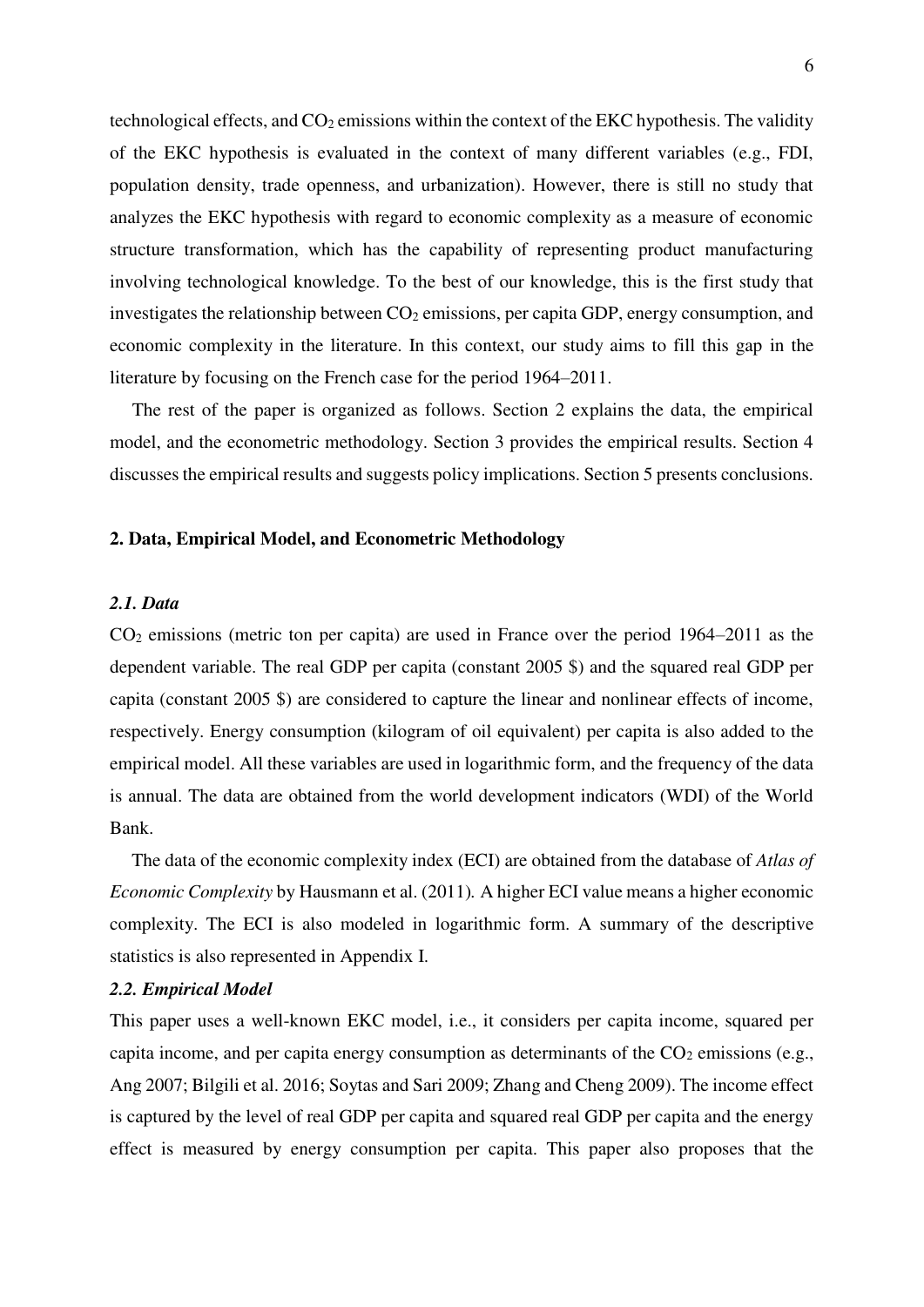economic complexity can also be a significant determinant of  $CO<sub>2</sub>$  emissions. Thus, the empirical model for the EKC hypothesis is

$$
CO_{2t} = f(RGDP_t^{\alpha 2}, SRGDP_t^{\alpha 3}, ENGC_t^{\alpha 4}, ECI_t^{\alpha 5})
$$
\n
$$
\tag{1}
$$

The model in Eq. (1) can be written in the following logarithmic form:

$$
logCO_{2t} = \alpha_0 + \alpha_1 logCO_{2t-k} + \alpha_2 logRGDP_{t-k} + \alpha_3 logSRGDP_{t-k} + \alpha_4 logENGC_{t-k} + \alpha_5 logECI_{t-k} + \varepsilon_t
$$
\n(2)

In Eq. (2),  $logCO_{2t}$  and  $logCO_{2t-k}$  are the CO<sub>2</sub> emissions in logarithmic form at time *t* and *t*–*k*;  $logRGDP_{t-k}$  and  $logSRGDP_{t-k}$  are the level of real GDP per capita and the squared real GDP per capita in logarithmic form at time  $t-k$ ;  $logENGC_{t-k}$  is the energy consumption per capita in logarithmic form at time *t–k*; and  $logECI_{t-k}$  is the economic complexity index in logarithmic form at time  $t-k$ . The error term is represented by  $\varepsilon_t$ . According to the EKC hypothesis,  $\alpha_2$ >0 and elastic,  $\alpha_3$ <0, and  $\alpha_4$ >0. All these are found to be statistically significant unless there is no valid  $CO<sub>2</sub>$  emission function in France. Furthermore, a higher level of energy consumption leads to higher CO<sub>2</sub> emissions (Ang 2007). This paper also suggests that  $\alpha_5 < 0$ since as a country's export basket becomes more sophisticated (a higher economic complexity), a lower  $CO_2$  emission is observed in a developed country, i.e., France. At this stage, statistically significant (long-run) coefficients need to be obtained.

# *2.3. Econometric Methodology*

The unit root test of Lee and Strazicich (2013) that models one structural break in the series is implemented. After finding a statistically significant unit root in all variables, cointegration analysis is also implemented.

The cointegration test of Maki (2012) that models the structural breaks in the level and regime shifts is considered, and the maximum number of structural breaks is selected as two events. Maki (2012) proposes four different models to analyze the cointegrating (long-run) relationships among variables. Since the results of the unit root test considers the break in the level, *Model 0,* i.e., structural break(s) in the level (intercept) without the time trend, is considered as the benchmark results for the cointegration test methodology of Maki (2012).

The long-run coefficients of the EKC model in Eq. (2) are estimated by the dynamic ordinary least squares (DOLS) by Stock and Watson (1993) with the heteroskedasticity and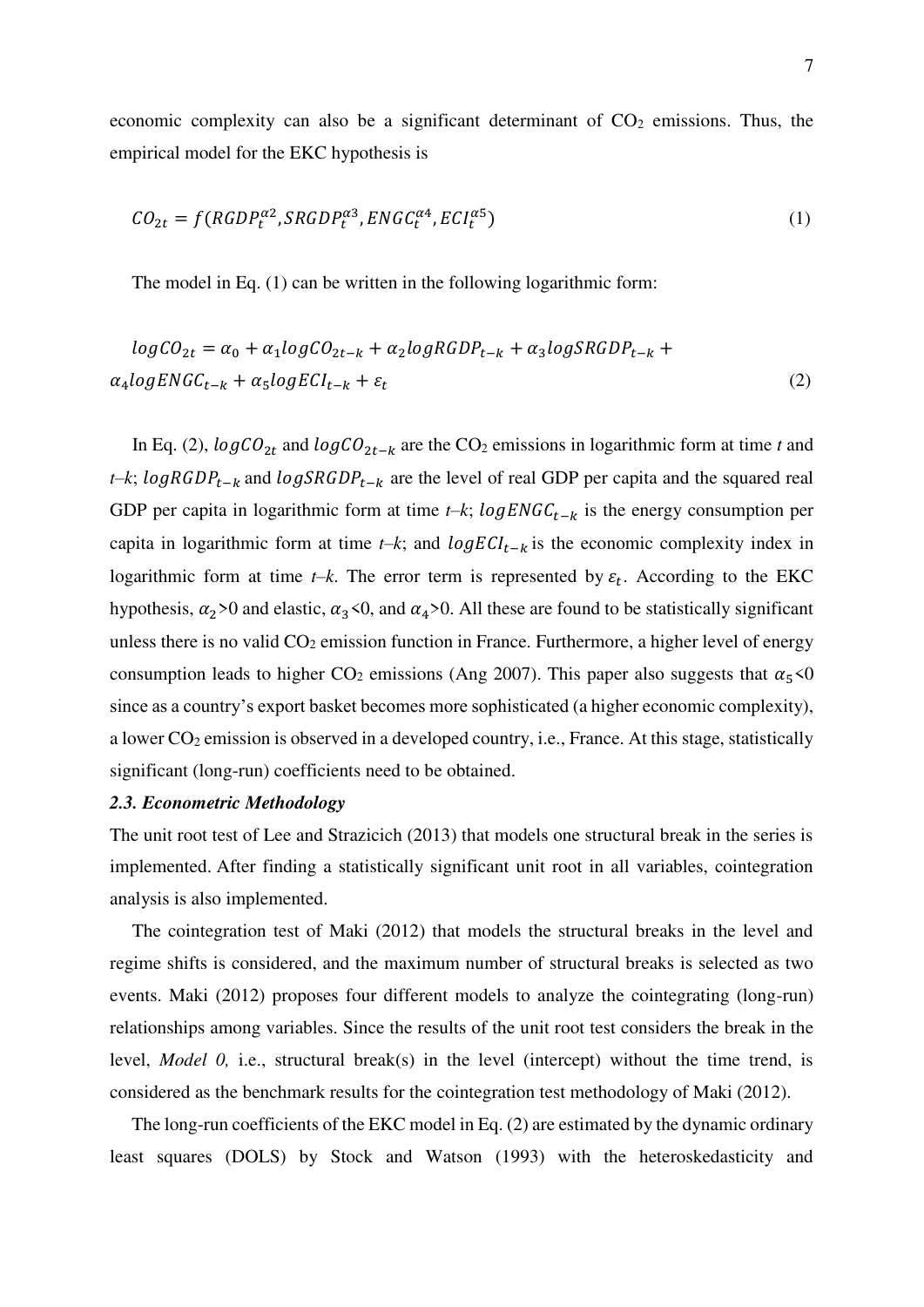autocorrelation consistent (HAC) standard errors (Bartlett kernel, Newey–West fixed bandwidth = 4.0000). Two structural-break dates (1983 and 1997) are also added to the longrun estimations. The selection of structural-break dates is based on the results of the cointegration test.

Furthermore, reaching the long-run equilibrium can take time for  $CO<sub>2</sub>$  emissions in France. Therefore, the speed of adjustment between short- and long-run  $CO<sub>2</sub>$  emissions can also be modeled by the following error correction model (ECM):

$$
\Delta logCO_{2t} = \alpha_0 + \sum_{i=1}^{n} \alpha_1 \Delta logCO_{2t-k} + \sum_{i=0}^{n} \alpha_2 \Delta logRGDP_{t-k} +
$$
  

$$
\sum_{i=0}^{n} \alpha_3 \Delta logSRGDP_{t-k} + \sum_{i=0}^{n} \alpha_4 \Delta logENGC_{t-k} + \sum_{i=0}^{n} \alpha_5 \Delta logECI_{t-k} + \alpha_6 \varepsilon_{t-1} + \mu_t
$$
 (3)

In Eq. (3),  $\Delta$  is the change in the variables,  $\mu_t$  is the error term, and  $\varepsilon_{t-1}$  is the lagged error correction term (ECT) that can be obtained from the estimation of Eq. (2), and it indicates the speed of adjustment of disequilibrium between short- and long-run levels of the  $CO<sub>2</sub>$  emissions in France. It is expected that  $\alpha_6$ <0. In addition, the short-run coefficient is estimated for the ECM that is represented in Eq. (3). Finally, the Granger causality/block exogeneity Wald tests are implemented, and the empirical model for the test procedure can be represented as such:

$$
\begin{bmatrix}\n\Delta log CO_{2t} \\
\Delta log RGBP_{t} \\
\Delta logSRGDP_{t} \\
\Delta logSRGDP_{t} \\
\Delta logSRGDP_{t} \\
\Delta logSRGDP_{t} \\
\Delta logERG_{t}\n\end{bmatrix} = \begin{bmatrix}\n\mu_{11} \\
\mu_{2} \\
\mu_{3} \\
\mu_{4} \\
\mu_{5}\n\end{bmatrix} + \begin{bmatrix}\n\gamma_{11,1}\gamma_{12,1}\gamma_{13,1}\gamma_{14,1}\gamma_{15,1} \\
\gamma_{21,1}\gamma_{22,1}\gamma_{23,1}\gamma_{24,1}\gamma_{25,1} \\
\gamma_{31,1}\gamma_{32,1}\gamma_{33,1}\gamma_{34,1}\gamma_{35,1} \\
\gamma_{41,1}\gamma_{42,1}\gamma_{43,1}\gamma_{44,1}\gamma_{45,1}\n\end{bmatrix} \begin{bmatrix}\n\Delta logRGDP_{t-1} \\
\Delta logERG_{t-1} \\
\Delta logENGC_{t-1}\n\end{bmatrix} + \cdots + \begin{bmatrix}\n\gamma_{11,i}\gamma_{12,i}\gamma_{13,i}\gamma_{14,i}\gamma_{15,i} \\
\gamma_{21,i}\gamma_{22,i}\gamma_{23,i}\gamma_{24,i}\gamma_{25,i} \\
\gamma_{31,i}\gamma_{32,i}\gamma_{33,i}\gamma_{34,i}\gamma_{35,i} \\
\gamma_{41,i}\gamma_{42,i}\gamma_{43,i}\gamma_{44,i}\gamma_{45,i} \\
\gamma_{51,i}\gamma_{52,i}\gamma_{53,i}\gamma_{54,i}\gamma_{55,i}\n\end{bmatrix} \begin{bmatrix}\n\Delta logRGDP_{t-i} \\
\Delta logSRGDP_{t-i} \\
\Delta logERGC_{t-i} \\
\delta_{t-1}\n\end{bmatrix} + \begin{bmatrix}\n\delta_{1} \\
\delta_{2} \\
\delta_{3} \\
\delta_{4}\n\end{bmatrix} ECT_{t-1} + \begin{bmatrix}\n\epsilon_{1,t} \\
\epsilon_{2,t} \\
\epsilon_{3,t} \\
\epsilon_{4,t} \\
\epsilon_{5,t}\n\end{bmatrix}
$$
\n(4)

 $\sim$ 

 $\sim$   $\sim$ 

In Eq. (4),  $ECT_{t-1}$  is the lagged ECT that is estimated from the long-run equilibrium model;  $\varepsilon_{1,t}$ ,  $\varepsilon_{2,t}$ ,  $\varepsilon_{3,t}$ ,  $\varepsilon_{4,t}$ , and  $\varepsilon_{5t}$  are defined as a finite covariance matrix with the mean zero, and they are represented by the independent and identically distributed random errors.

#### **3. Empirical Results**

 $\sim$   $\sim$ 

 $\overline{a}$ I I

The results of the unit root test of Lee and Strazicich (2013), which are considered for the structural break in the level, are reported in Table 1.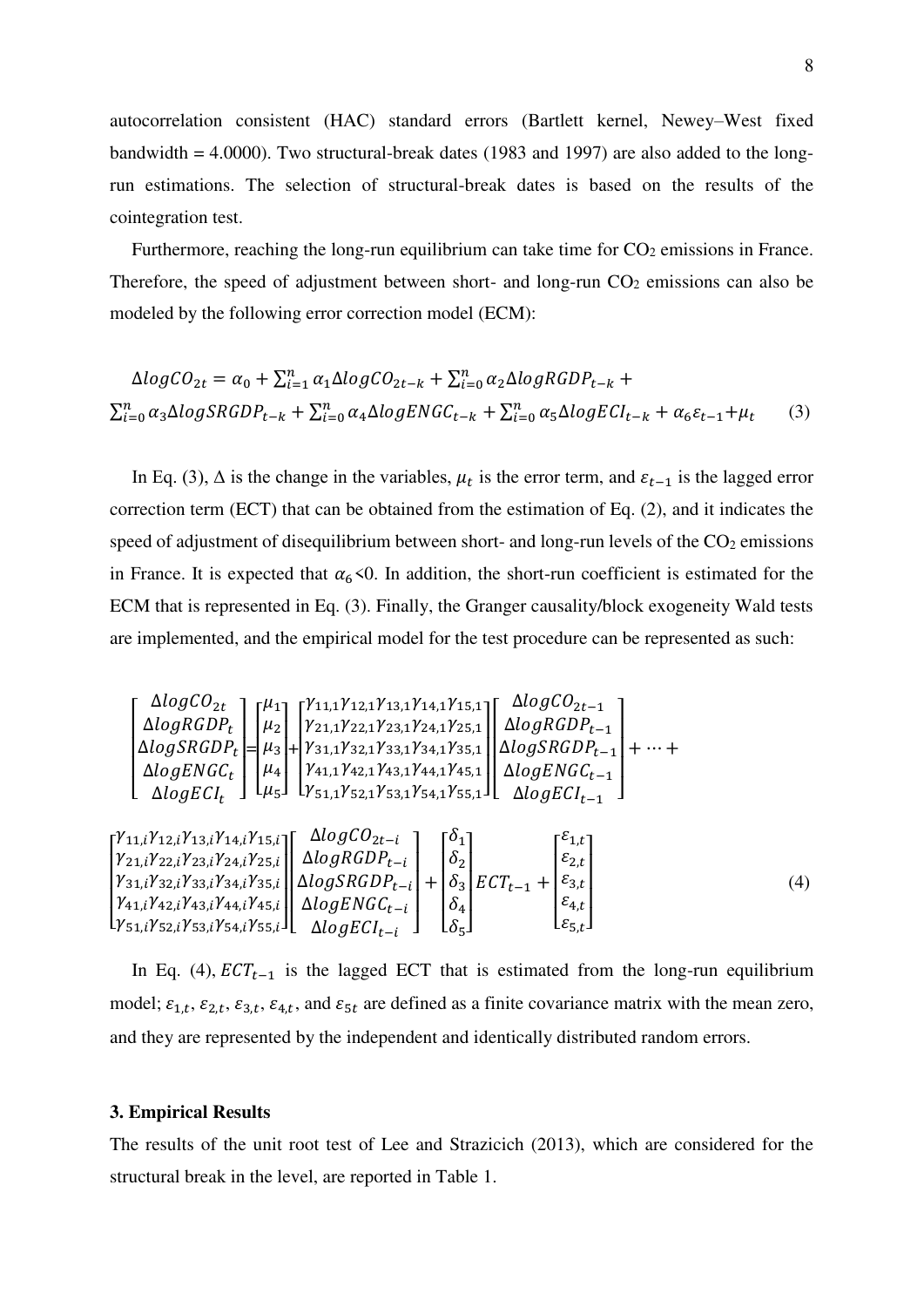[Insert Table 1]

The results in Table 1 indicate that all variables contain a unit root at the 1% statistical significance level, and the first differences of the variables are stationary. Therefore, all variables in the empirical model can be an I(1) process. Therefore, the results are suitable for implementing the cointegration technique. The results of the cointegration test are also reported in Table 2.

[Insert Table 2]

The results of three of four models of the cointegration test in Table 2 show that there is a statistically significant cointegration at the  $1\%$  level among log  $CO<sub>2</sub>$  Emissions – log GDP Per Capita – log Squared GDP Per Capita – log Energy Consumption – log Economic Complexity. Thus, the short- and long-run coefficients are obtained.

The results of the DOLS estimations for obtaining long-run coefficients are reported in Table 3. As expected, the coefficient of the log real GDP per capita is positive and elastic (12.57); where the coefficient of the squared log real GDP per capita is found as negative and elastic (-1.56). Furthermore, the coefficient of the log energy consumption per capita is also found as positive and inelastic (0.92) as expected. In addition, the coefficients for dummy variables of the structural break dates are statistically significant at the 5% significance level.

[Insert Table 3]

The coefficient of the log economic complexity index (ECI) is also obtained as negative and inelastic  $(-0.47)$ ; thus, as the economic complexity increases,  $CO<sub>2</sub>$  emissions decrease. The coefficient of the log ECI is found as statistically significant at the 1% level. Therefore, the results show that one standard deviation increases in the ECI yield a 2.5% decrease (approximately 5.81 metric tons per capita) in  $CO<sub>2</sub>$  emissions in France.

The results of the ECM estimation are also reported in Table 4. The coefficients of the lagged log real GDP per capita and the lagged squared log real GDP per capita are found as positive and elastic  $(32.14)$  and negative and elastic  $(-3.54)$ , respectively. Their coefficients are also found as statistically significant at the 1% level. The negative and inelastic coefficients for the lagged log  $CO<sub>2</sub>$  emissions per capita (-0.41) and the lagged log energy consumption per capita (0.03) are also observed. The coefficient of the log ECI is also found as 0.148; however, these coefficients are not found as statistically significant in the short run.

[Insert Table 4]

The ECT term of the ECM regression is found as  $-0.149$ , and it is statistically significant at the 5% level. The evidence indicates that the  $CO<sub>2</sub>$  emissions in France converge to the long-run equilibrium by a 14.9% speed of adjustment through the channels of the real GDP per capita,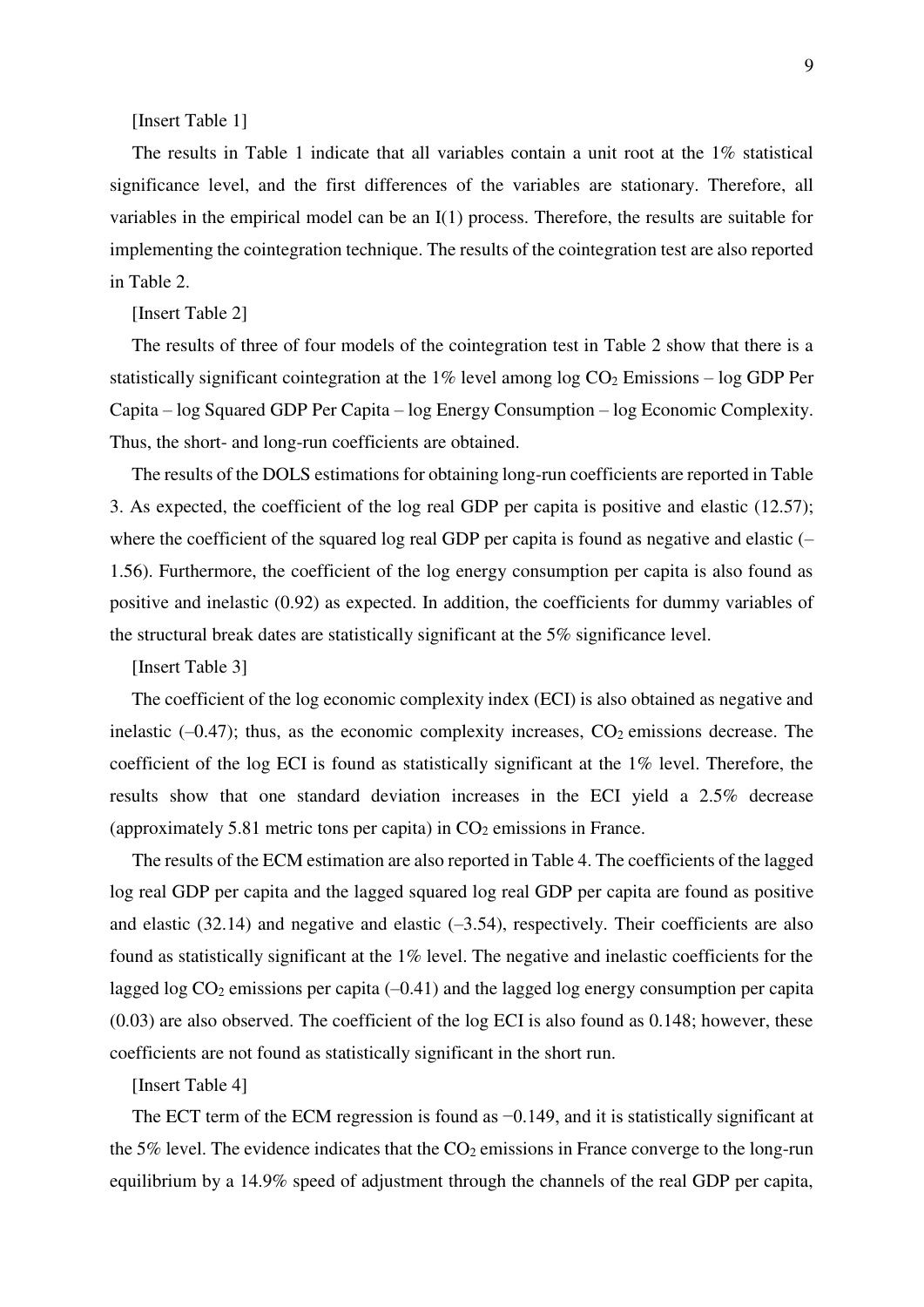the squared real GDP per capita, the energy consumption per capita, and the economic complexity. Finally, the results of the Granger causality/block exogeneity Wald tests are reported in Table 5.

# [Insert Table 5]

The results show that there is a statistically significant causality  $(p<0.01)$  that runs from the log real GDP per capita and the squared log real GDP per capita to the log  $CO<sub>2</sub>$  emissions in the short run. These findings are in line with the results of the ECM estimations of the shortrun coefficients. In addition, the overall chi-square test statistics of the causal relationship for the log  $CO_2$  emissions are also found statistically significant ( $p$ <0.05). These results are in line with the results of the DOLS estimations of the long-run coefficients. It is observed that the results of the Granger causality/block exogeneity Wald tests imply that the empirical findings both for the short and long run are statistically robust. In addition, it is found that there is a statistically significant ( $p<0.05$ ) causal relationship that runs from the log real GDP per capita and the squared log real GDP per capita to the log energy consumption per capita in the short run. However, the overall chi-square test statistics of the causal relationship for the log energy consumption per capita is obtained as statistically insignificant. Therefore, it is observed that income per capita causes energy consumption, and the causal effect of the income per capita on energy consumption is nonlinear in France over the specified period.

#### **4. Discussion and Policy Implications**

The evidence in the paper indicates that income, energy consumption, and the economic complexity are the main determinants of  $CO<sub>2</sub>$  emissions, and therefore, the EKC hypothesis is valid in France in the long run. At this point, income is the most important variable in determining  $CO<sub>2</sub>$  emissions in France since the income effect is statistically significant both in the short ( $p\leq 0.01$ ) and long run ( $p\leq 0.05$ ). Also, there is an *inverted U* relationship between income and CO<sub>2</sub> emissions in France. In other words, the empirical findings imply that as income increases, the  $CO<sub>2</sub>$  emissions also increase until stabilization is reached.  $CO<sub>2</sub>$  emissions are then reduced in the long run. It is also observed that energy consumption is positively associated with  $CO<sub>2</sub>$  emissions in the long run, as expected. The empirical evidence on the effects of income and energy consumption on  $CO<sub>2</sub>$  emissions is in line with previous empirical results in France (Ang 2007; Iwata et al. 2010). In addition, it is also found that a higher economic complexity, i.e., including more sophisticated goods to the export basket, yields lower CO<sub>2</sub> emissions in France in the long run. However, the short-run effect of the economic complexity is not found as statistically significant. To the best of our knowledge, the first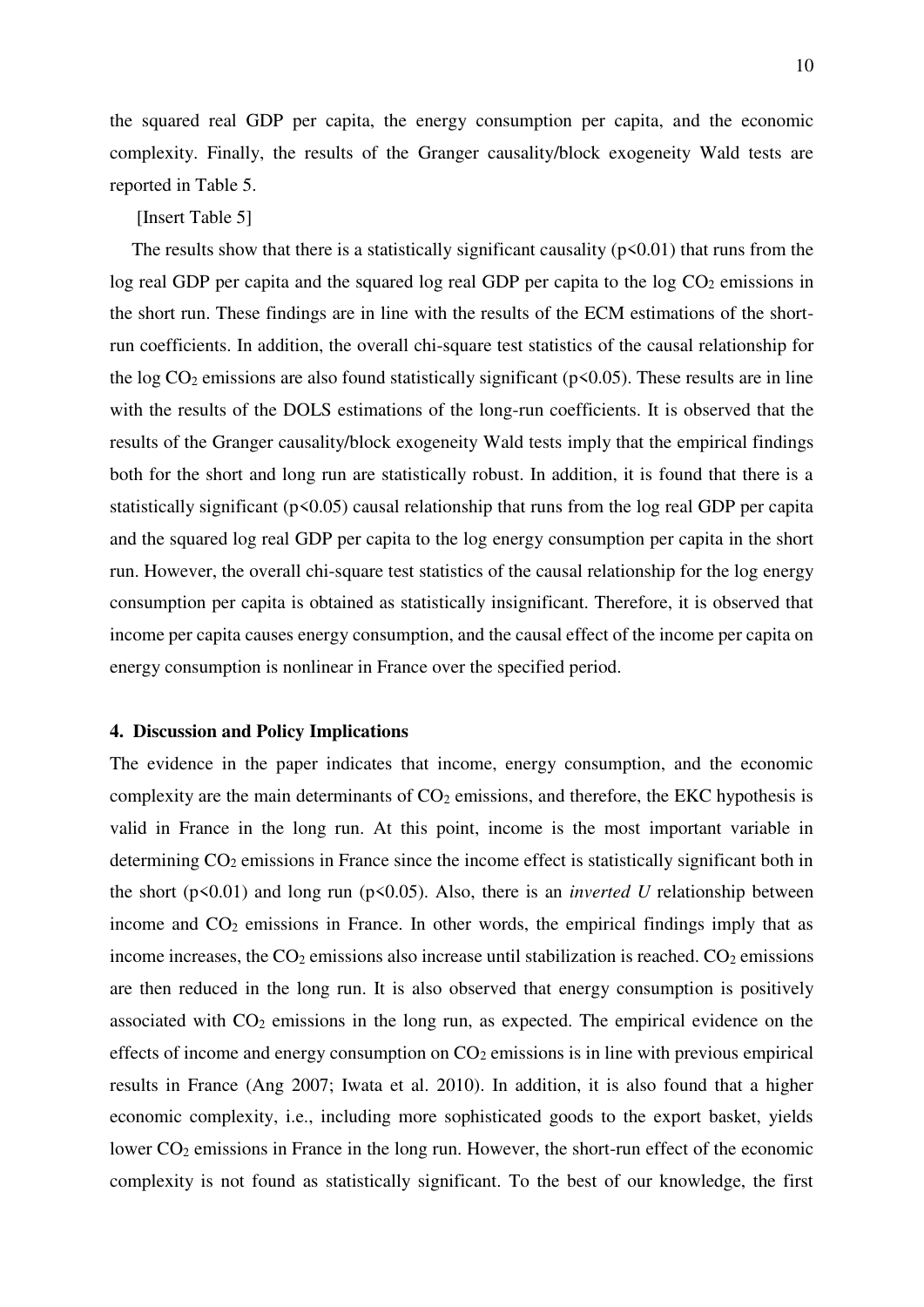empirical results in the literature on the effect of the economic complexity on  $CO<sub>2</sub>$  emissions are obtained in the paper. The evidence in the paper implies that it is possible to forecast  $CO<sub>2</sub>$ emissions from past levels of per capita income, per capita energy consumption, and the economic complexity.

The evidence suggests that there are some environmental policy implications to suppress CO2 emissions. First, it is found that a higher per capita income yields a rise in environmental pollutants, but it declines after the turning point. Since France is a developed country (it is on the high income level), as per capita income increases,  $CO<sub>2</sub>$  emissions will decrease, systematically. However, it is important to note that policy-makers should focus on providing environment-friendly investments. Second, given that France is a net energy importer, policy implications should be focused on increasing renewable energy consumption. At this stage, investments or tax incentives for renewable energy technologies can be an important policy tool. Similarly, nuclear energy consumption can decrease  $CO<sub>2</sub>$  emissions in France.

Third, the evidence in the paper illustrates that the economic complexity significantly reduces  $CO<sub>2</sub>$  emissions in France. Indeed, according to Hausmann et al. (2011), the ECI is a more accurate predictor of GDP per capita growth than traditional measures of governance, competitiveness, and human capital. The empirical results in the paper illustrate that the ECI is also important for managing environmental pollutants in France. Therefore, when creating a more sophisticated export basket, French firms and policy-makers should take advantage of lower environmental pollution in the country. On the other hand, producing goods, which creates more CO2 emissions, can be imported. In addition, these policy implications need a more detailed knowledge of the scale of environmental pollutants in each sector and (maybe each firm, if possible) in the French economy.

### **5. Conclusion**

Climate change is a major problem that the modern world has been never faced, and it is highly related to the increasing environmental degradation at the global level. Although several environmental indicators are tested for their effects on climate change,  $CO<sub>2</sub>$  emissions are the most frequently used. Within this context, this paper tries to offer a new variable to analyze environmental degradation, and it investigates the validity of the EKC hypothesis in France for the period 1964–2011 in the context of economic complexity. To this end, the unit root test and the cointegration analysis that captures endogenous structural breaks in time series are implemented. Using the ECM and the DOLS estimation techniques, the short- and long-run coefficients are obtained. Energy consumption is also included in the empirical models.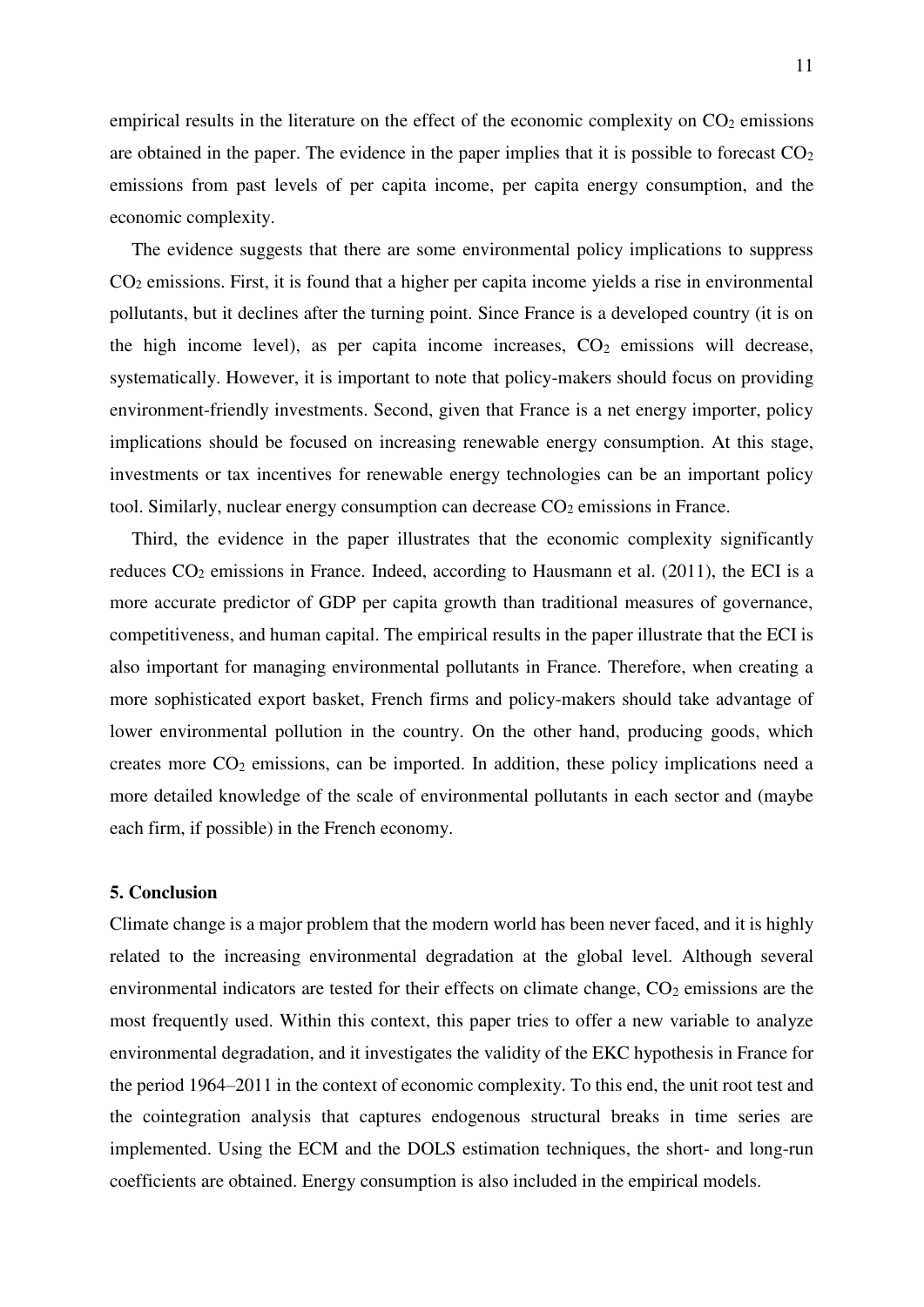The evidence in the paper is as follows. First, it is found that the EKC hypothesis is valid in France both in the short and long run. Second, the positive and the inelastic impact of energy consumption on  $CO<sub>2</sub>$  emissions is also obtained in the long run. Third, it is observed that a higher economic complexity suppresses  $CO<sub>2</sub>$  emissions in the long run, and this evidence is the novel contribution of the paper to the existing empirical literature on the EKC hypothesis. This paper suggests that a higher economic complexity is a significant indicator in decreasing  $CO<sub>2</sub>$ emissions.

Future papers on the effects of economic complexity on  $CO<sub>2</sub>$  emissions can be examined in other developed and emerging economies with time series tools. Furthermore, the cases of OECD and EU countries can also be analyzed by panel data estimation techniques.

### **References**

- Ajmi, A.N., Hammoudeh, S., Nguyen, D.K., Sato, J.R. (2015). On the relationships between CO2 emissions, energy consumption and income: The importance of time variation. *Energy Economics*, 49: 629–638.
- Akbostanci, E., Turut-Asik, S., Tunc, G.I. (2009). The relationship between income and environment in Turkey: Is there an environmental Kuznets curve?. *Energy Policy*, 37 (3): 861–867.
- Al-Mulali, U., Ozturk I. (2016). The investigation of environmental Kuznets curve hypothesis in the advanced economies: The role of energy prices. *Renewable and Sustainable Energy Reviews*, 54: 1622–1631.
- Ang, J.B. (2007). CO<sub>2</sub> emissions, energy consumption, and output in France. *Energy Policy*, 35 (10): 4772–4778.
- Ang, J.B. (2009). CO<sub>2</sub> emissions, research, and technology transfer in China. *Ecological Economics*, 68 (10): 2658–2665.
- Bento, J.P.C., Moutinho, V.  $(2016)$ .  $CO<sub>2</sub>$  emissions, non-renewable and renewable electricity production, economic growth and international trade in Italy. *Renewable and Sustainable Energy Reviews*, 55: 142–155.
- Bilgili, F., Kocak, E., Bulut, U. (2016). The dynamic impact of renewable energy consumption on CO2 emissions: A revisited environmental Kuznets curve approach. *Renewable and Sustainable Energy Reviews*, 54: 838–845.
- Cho, C-H., Chu, Y-P., Yang, H-Y. (2014). An environment Kuznets curve for GHG emissions: A panel cointegration analysis. *Energy Sources, Part B: Economics, Planning, and Policy*, 9 (2): 120–129.
- Colombelli, A., Krafft, J., Quatraro, F. (2014). The emergence of new technology-based sectors in European regions: A proximity-based analysis of nanotechnology. *Research Policy*, 43 (10): 1681–1696.
- Dinda, S. (2004). Environmental Kuznets curve hypothesis: A survey. *Ecological Economics*, 49 (4): 431–455.
- Dinda, S., Coondoo, D., Pal, M. (2000). Air quality and economic growth: An empirical study. *Ecological Economics*, 34 (3): 409–423.
- Gozgor, G., Can, M. (2016). Export product diversification and the environmental Kuznets curve: Evidence from Turkey. *MPRA Paper*, No. 69761, University Library of Munich.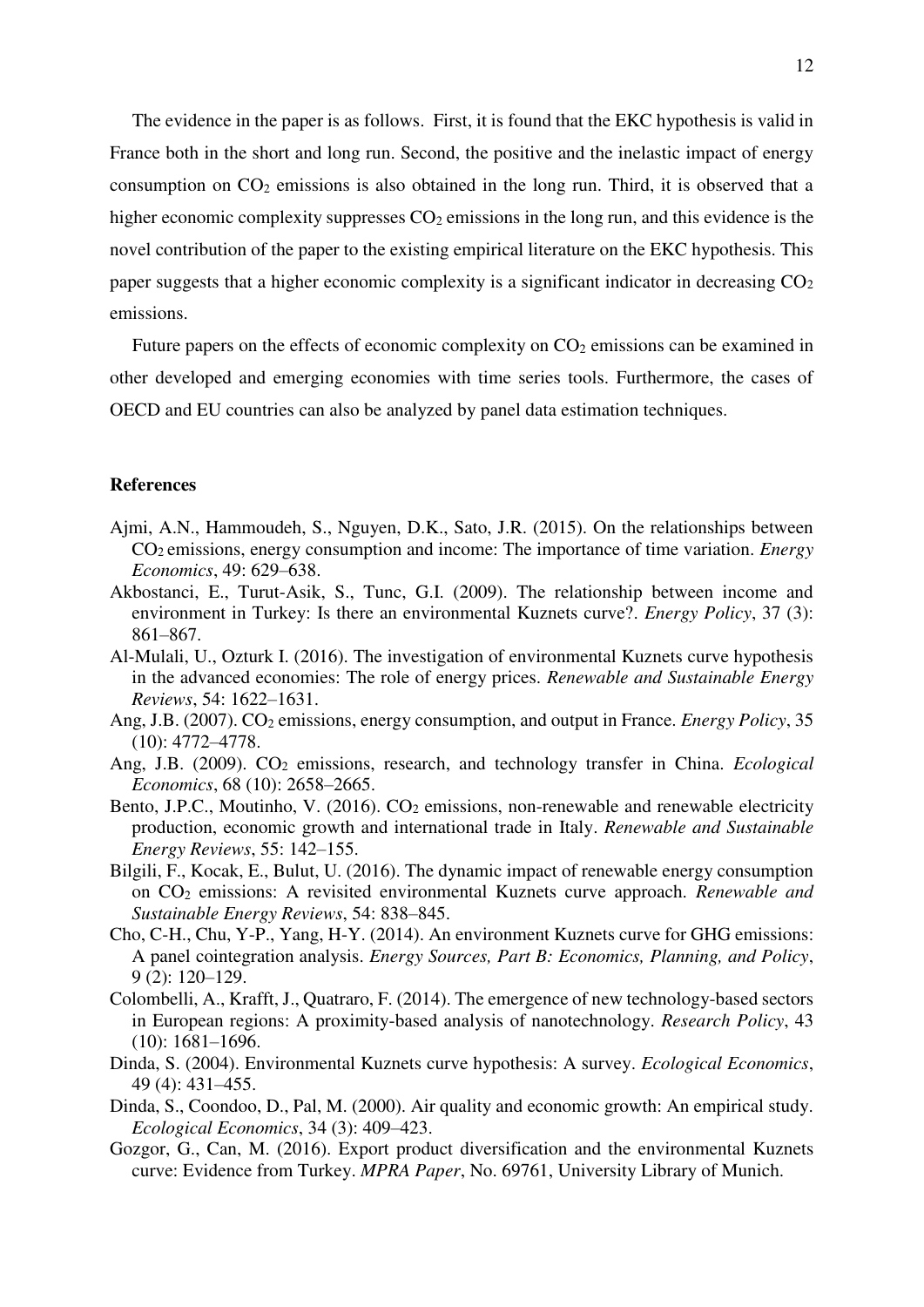- Halicioglu, F. (2009). An econometric study of  $CO<sub>2</sub>$  emissions, energy consumption, income and foreign trade in Turkey. *Energy Policy*, 37 (3): 1156–1164.
- Hartmann, D., Guevara, M.R., Jara-Figueroa, C., Aristaran, M., Hidalgo, C.A. (2015). Linking economic complexity, institutions and income inequality. *Mimeograph*. http://arxiv.org/ftp/arxiv/papers/1505/1505.07907.pdf.
- Hausmann, R., Hidalgo, C.A, Bustos, S., Coscia, M., Chung, S., Jimenez, J., Simoes, A., Yildirim, M. (2011). *The Atlas of Economic Complexity*. Puritan Press: Cambridge, MA.
- He, J., Richard, P. (2010). Environmental Kuznets curve for CO<sub>2</sub> in Canada. *Ecological Economics*, 69 (5): 1083–1093.
- Hidalgo, C.A. (2009). The dynamics of economic complexity and the product space over a 42 year period. *Harvard University CID Working Paper*, No.189.
- Hidalgo, C.A. (2011). *Discovering Southern and East Africa's Industrial Opportunities*. The German Marshall Fund of the United States, Economic Paper Series: Washington, D.C.
- Hidalgo, C.A., Hausmann, R. (2009). The building of economic complexity. *Proceedings of the National Academy of Sciences of the United States of America (PNAS)*, 106 (26): 10570– 10575.
- Hidalgo, C.A., Klinger, B., Barabasi, A.L., Hausmann, R. (2007). The product space conditions the development of nations. *Science,* 317 (5837): 482–487.
- Iwata, H., Okada, K., Samreth, S. (2010). Empirical study on the environmental Kuznets curve for CO2 in France: The role of nuclear energy. *Energy Policy*, 38 (8): 4057–4063.
- Javid, M., Sharif, F. (2016). Environmental Kuznets curve and financial development in Pakistan. *Renewable and Sustainable Energy Reviews*, 54: 406–414.
- Jayanthakumaran, K., Verma, R., Liu, Y. (2012). CO<sub>2</sub> emissions, energy consumption, trade and income: A comparative analysis of China and India. *Energy Policy*, 42: 450–460.
- Jebli, M.B., Youssef, S.B., Ozturk, I. (2016). Testing environmental Kuznets curve hypothesis: The role of renewable and non-renewable energy consumption and trade in OECD countries. *Ecological Indicators*, 60: 824–831.
- Kanjilal, K., Ghosh, S. (2013). Environmental Kuznets's curve for India: Evidence from tests for cointegration with unknown structural breaks. *Energy Policy*, 56: 509–515.
- Kearsley, A., Riddel, M. (2010). A further inquiry into the pollution haven hypothesis and the environmental Kuznets curve. *Ecological Economics*, 69 (4): 905–919.
- Lau, L-S., Choong, C-K., Eng, Y-K. (2014). Investigation of the environmental Kuznets curve for carbon emissions in Malaysia: Do foreign direct investment and trade matter? *Energy Policy*, 68: 490–497.
- Lee, J., Strazicich, M.C. (2013). Minimum LM unit root test with one structural break. *Economics Bulletin*, 33 (4): 2483–2492.
- Liu, X. (2005). Explaining the relationship between  $CO<sub>2</sub>$  emissions and national income-the role of energy consumption. *Economic Letters*, 87 (3): 325–328.
- Maggioni, D., Lo Turco, A., Gallegati, M. (2014). Does export complexity matter for firms' output volatility? *Universita Politecnica Dellemarche, Dipartimento di Scienze Economiche e Sociali, Quaderni Dı Ricerca*, No. 407.
- Maki, D. (2012). Tests for cointegration allowing for an unknown number of breaks. *Economic Modelling*, 29 (5): 2011–2015.
- Managi, S., Jena, P.R. (2008). Environmental productivity and Kuznets curve in India. *Ecological Economics*, 65 (2): 432–440.
- Minondo, A., Requena-Silvente, F. (2013). Does complexity explain the structure of trade? *Canadian Journal of Economics*, 46 (3): 928–955.
- Monhen, P., Hall, B.H. (2013). Innovation and productivity: An update. *Eurasian Business Review*, 3 (1): 47–65.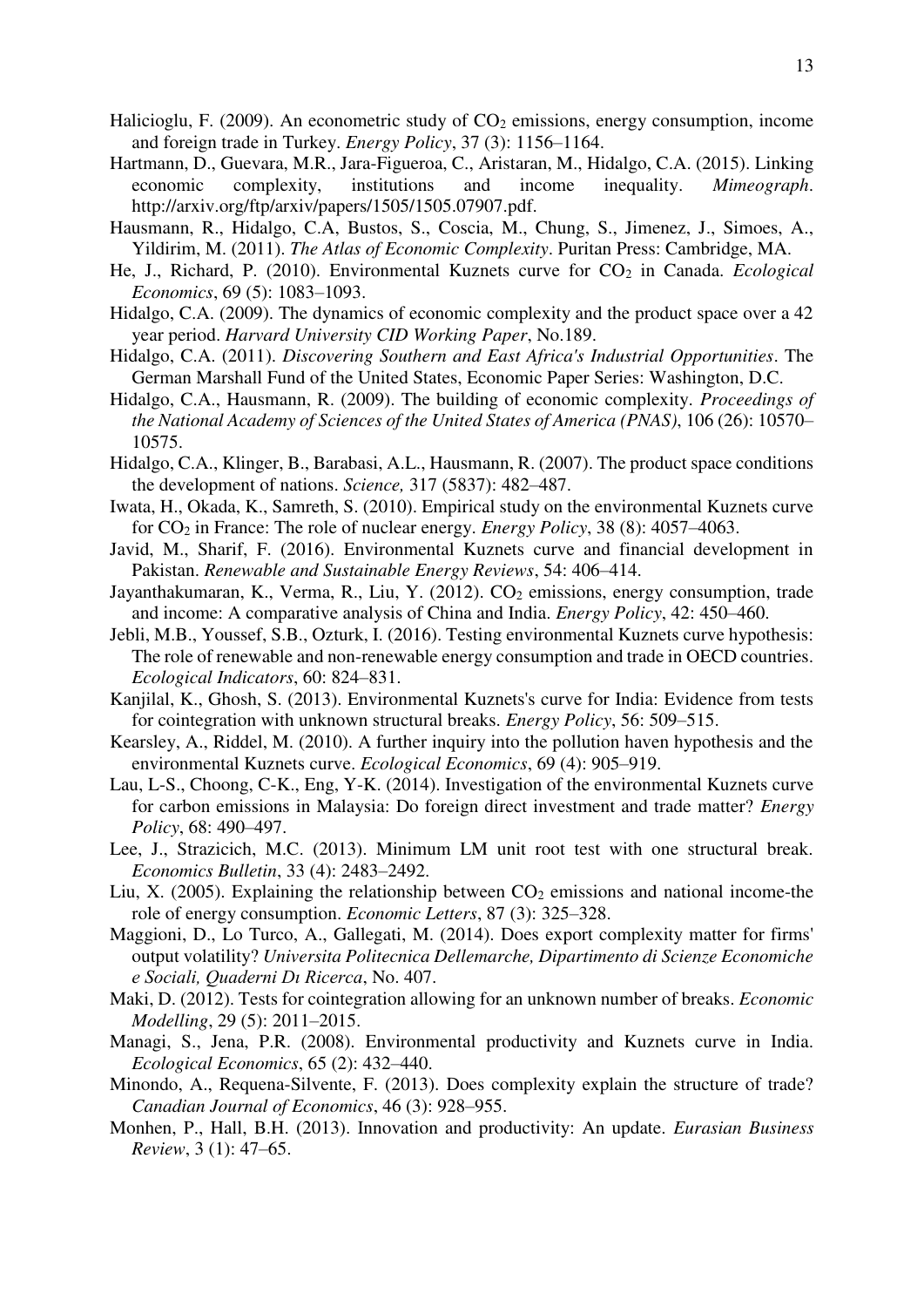- Nasir, M., Rehman, F.U. (2011). Environmental Kuznets curve for carbon emissions in Pakistan: An empirical investigation. *Energy Policy*, 39 (3): 1857–1864.
- Onafowora, O.A., Owoye, O. (2014). Bound testing approach to analysis of the environment Kuznets curve hypothesis. *Energy Economics*, 44: 47–62.
- Panayotou, T. (1997). Demystifying the environmental Kuznets curve: Turning a black box into a policy tool. *Environment and Development Economics*, 2 (4): 465–484.
- Rezek, J.P., Rogers, K. (2008). Decomposing the CO2-income tradeoff: An output distance function approach. *Environment and Development Economics*, 13 (4): 457–473.
- Richmond, A.K., Kaufman, R.K. (2006). Is there a turning point in the relationship between income and energy use and/or carbon emissions? *Ecological Economics*, 56 (2): 176–189.
- Song, T., Zheng, T., Tong, L. (2008). An empirical test of the environmental Kuznets curve in China: A panel cointegration approach. *China Economic Review*, 19 (3): 381–392.
- Soytas, U., Sari, R. (2009). Energy consumption, economic growth, and carbon emissions: Challenges faced by an EU candidate member. *Ecological Economics*, 68 (6): 1667–1675.
- Stafforte, S., Tamberi, M. (2012). Italy in the space (of products). *Economia Marche Journal of Applied Economics*, 31 (1): 90–113.
- Stock, J., Watson, M.W. (1993). A simple estimator of cointegrating vectors in higher order integrated systems. *Econometrica*, 61 (4): 783–820.
- Suri, V., Chapman, D. (1998). Economic growth, trade and energy: Implications for the environmental Kuznets curve. *Ecological Economics*, 25 (2): 195–208.
- Sweet, C.M., Maggio, D.S.E. (2015). Do stronger intellectual property rights increase innovation? *World Development*, 66: 665–677.
- Tang, C.F., Tan B.W. (2015). The impact of energy consumption, income and foreign direct investment on carbon dioxide emissions in Vietnam. *Energy*, 79: 447–454.
- Trancon, M.A., Del Rio, P. (2007). CO<sub>2</sub> emissions and intersectoral linkages. The case of Spain. *Energy Policy*, 35 (2): 1100–1116.
- Tsurumi, T., Managi, S. (2010) Decomposition of the environmental Kuznets curve: Scale, technique, and composition effects. *Environmental Economics and Policy Studies*, 11 (1): 19–36.
- Yin, J., Zheng, M., Chen, J. (2015). The effects of environmental regulation and technical progress on CO2 Kuznets curve: An evidence from China. *Energy Policy*, 77: 97–108.
- Zhang, X–P., Cheng, X–M. (2009). Energy consumption, carbon emission, and economic growth in China. *Ecological Economics*, 68 (10): 2706–2712.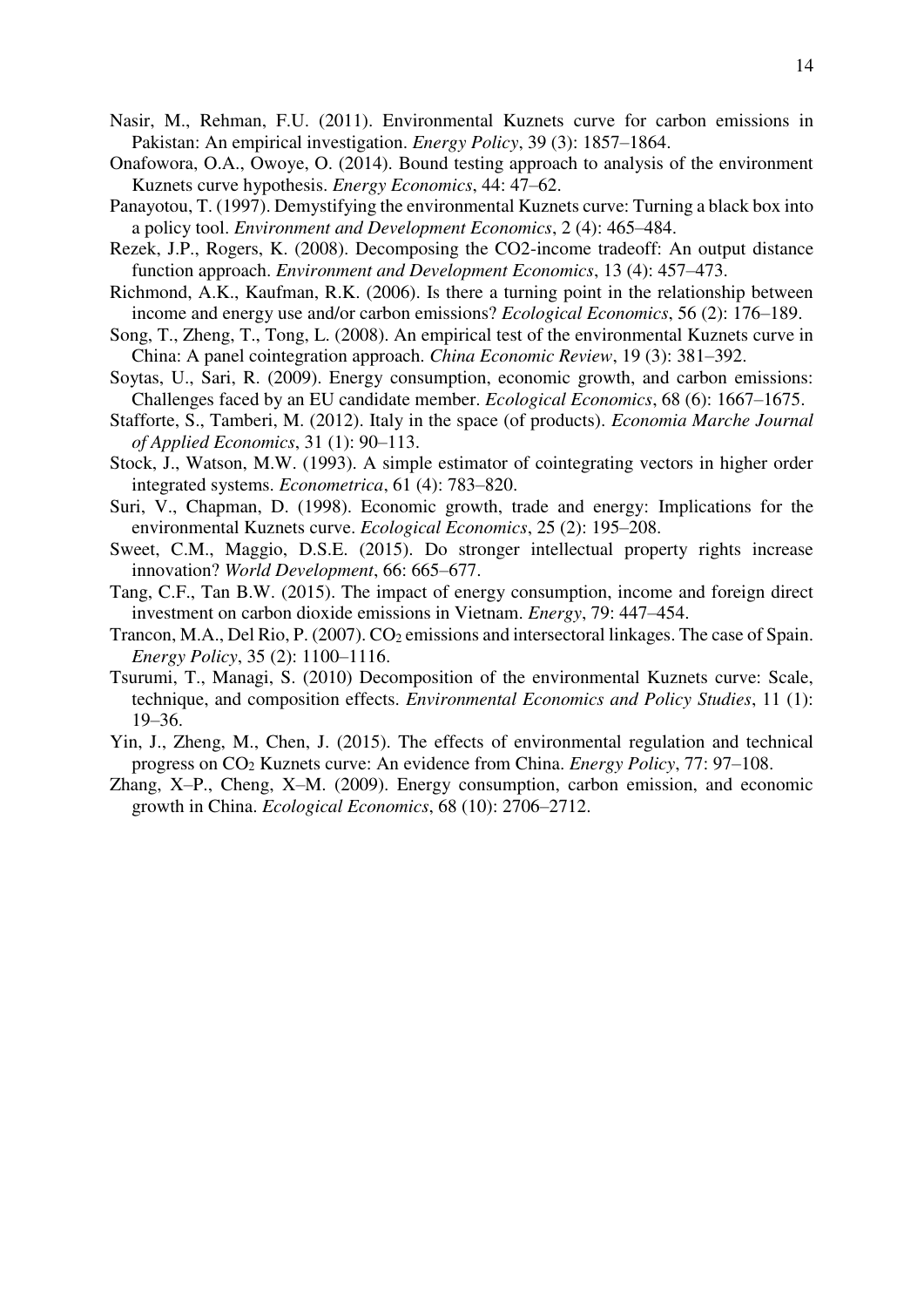Figure 1 A Summary of the Environmental Kuznets Curve (EKC) Hypothesis

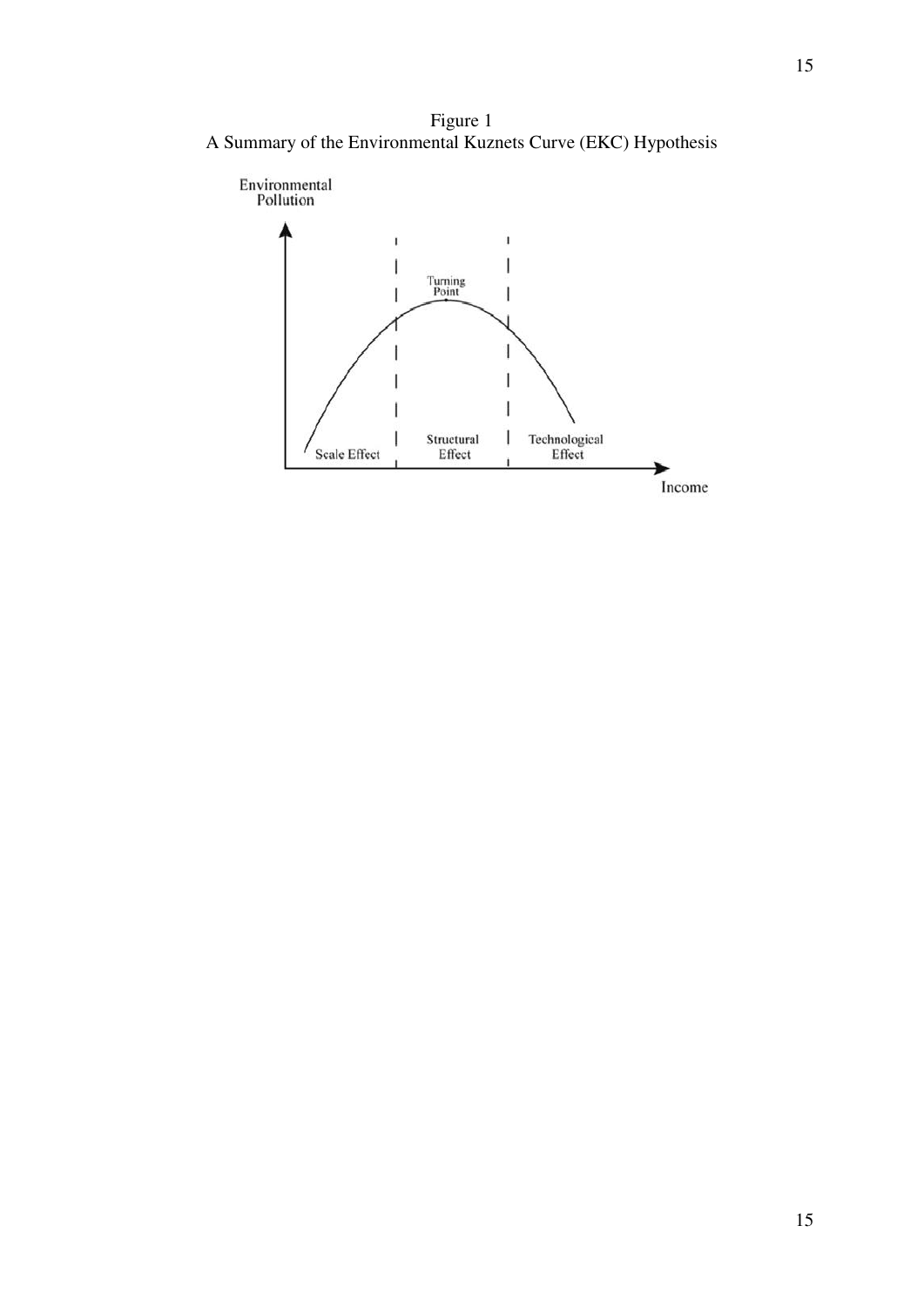| $1000$ and $01000$ and $1000$ and $0100$ and $0000$ and $0000$ |          |               |          |            |     |                                                   |             |                   |
|----------------------------------------------------------------|----------|---------------|----------|------------|-----|---------------------------------------------------|-------------|-------------------|
| <b>Variables</b>                                               | LM       | $(1\%)$<br>CV | CV(5%)   | $CV(10\%)$ | Lag | Variables                                         | LM          | <b>Break Date</b> |
| Log Real GDP per Capita                                        | $-1.925$ | $-4.239$      | $-3.566$ | $-3.211$   |     | $\Delta$ Log Real GDP per Capita                  | $-5.034***$ | 1975              |
| Log Squared Real GDP per Capita                                | $-1.997$ | $-4.239$      | $-3.566$ | $-3.211$   |     | $\Delta$ Log Squared Real GDP per Capita          | $-4.976***$ | 1975              |
| $Log CO2 Emissions per Capita$                                 | $-2.142$ | $-4.239$      | $-3.566$ | $-3.211$   |     | $\Delta$ Log CO <sub>2</sub> Emissions per Capita | $-8.165***$ | 1977              |
| Log Energy Consumption per Capita                              | $-2.795$ | $-4.239$      | $-3.566$ | $-3.211$   |     | $\Delta$ Log Energy Consumption per Capita        | $-7.016***$ | 1972              |
| Log Economic Complexity                                        | $-2.282$ | $-4.239$      | $-3.566$ | $-3.211$   |     | $\Delta$ Log Economic Complexity                  | $-11.18***$ | 1976              |

Table 1 Results of the Unit Root Test of Lee and Strazicich (2013)

Notes: The table shows the results of the unit root test of Lee and Strazicich (2013), and the results include the break on level. Null hypothesis: the series have a unit root. The optimal number of lags is selected by the Akaike Information Criteria (AIC). The maximum number of lags is 3. Trimmer rate is defined as 0.10. CV: Critical Values. \*\*\* indicates the rejection of the null hypothesis at the 1% significance level.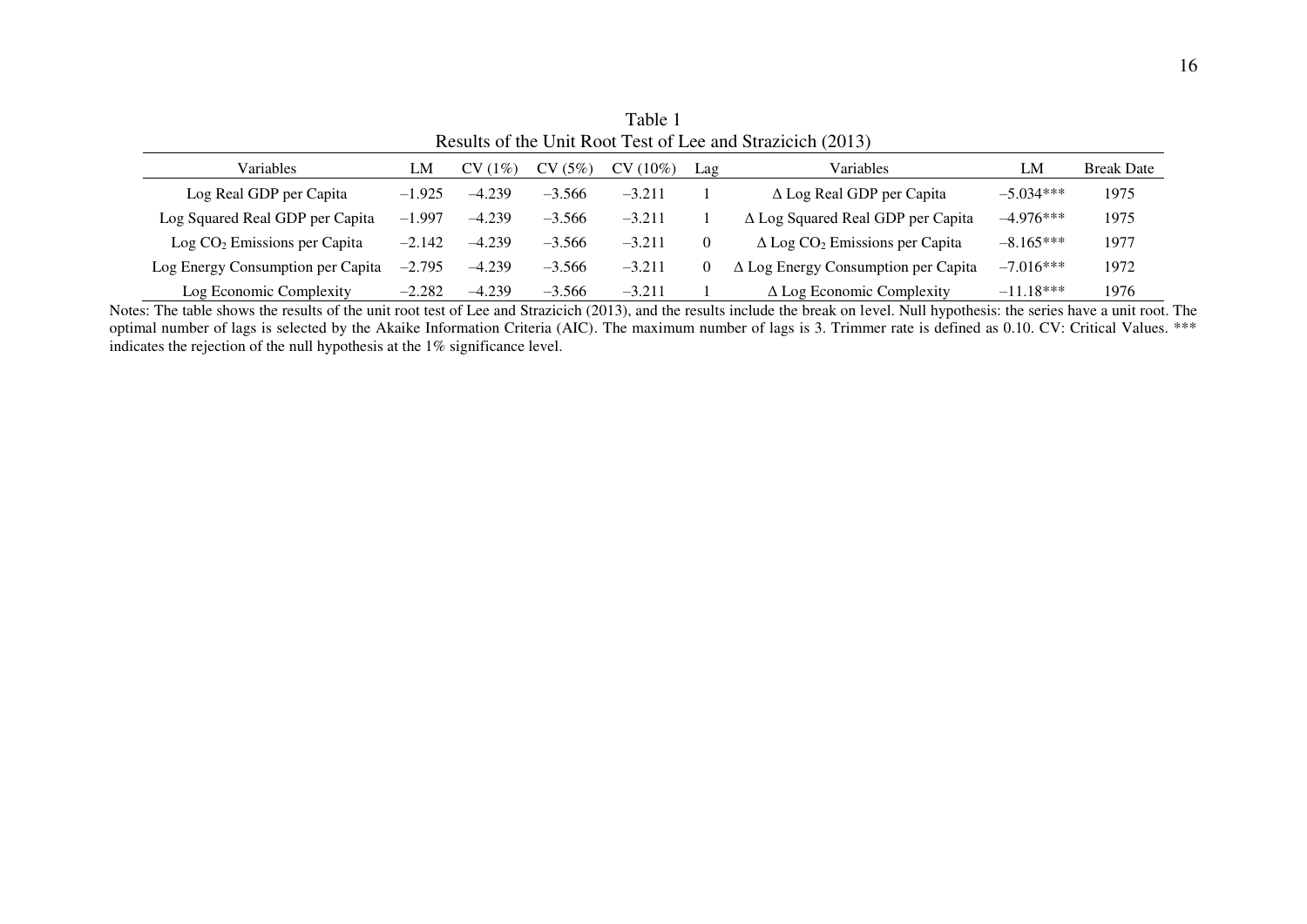Table 2 Results of the Cointegration Test of Maki (2012): CO2 Emissions – GDP per Capita – Squared GDP per Capita – Energy Consumption – Economic Complexity

| Cointegration among Variables | <b>Test Statistics</b> | $CV(1\%)$ | CV(5%)   | $CV(10\%)$ | <b>Break Dates</b> |
|-------------------------------|------------------------|-----------|----------|------------|--------------------|
| Model 0                       | $-6.008**$             | $-6.303$  | $-5.839$ | $-5.575$   | 1983, 1997         |
| Model 1                       | $-5.531$               | $-6.556$  | $-6.055$ | $-5.805$   | 1984, 2004         |
| Model 2                       | $-10.02***$            | $-7.756$  | $-7.244$ | $-6.964$   | 1980, 1991         |
| Model 3                       | $-8.570***$            | $-8.167$  | $-7.638$ | $-7.381$   | 1978, 1992         |

Notes: The table shows the results of four models of the cointegration test of Maki (2012). The null hypothesis: there is no cointegration among the series and the alternative hypothesis is cointegration with *i* breaks. The maximum number of breaks is 3. Trimmer rate is defined as 0.10. CV: Critical Values. Critical values are based on the bootstrapped values of Table 1 in Maki (2012). \*\*\* and \*\* indicate the rejection of the null hypothesis at the 1% and the 5% significance level, respectively.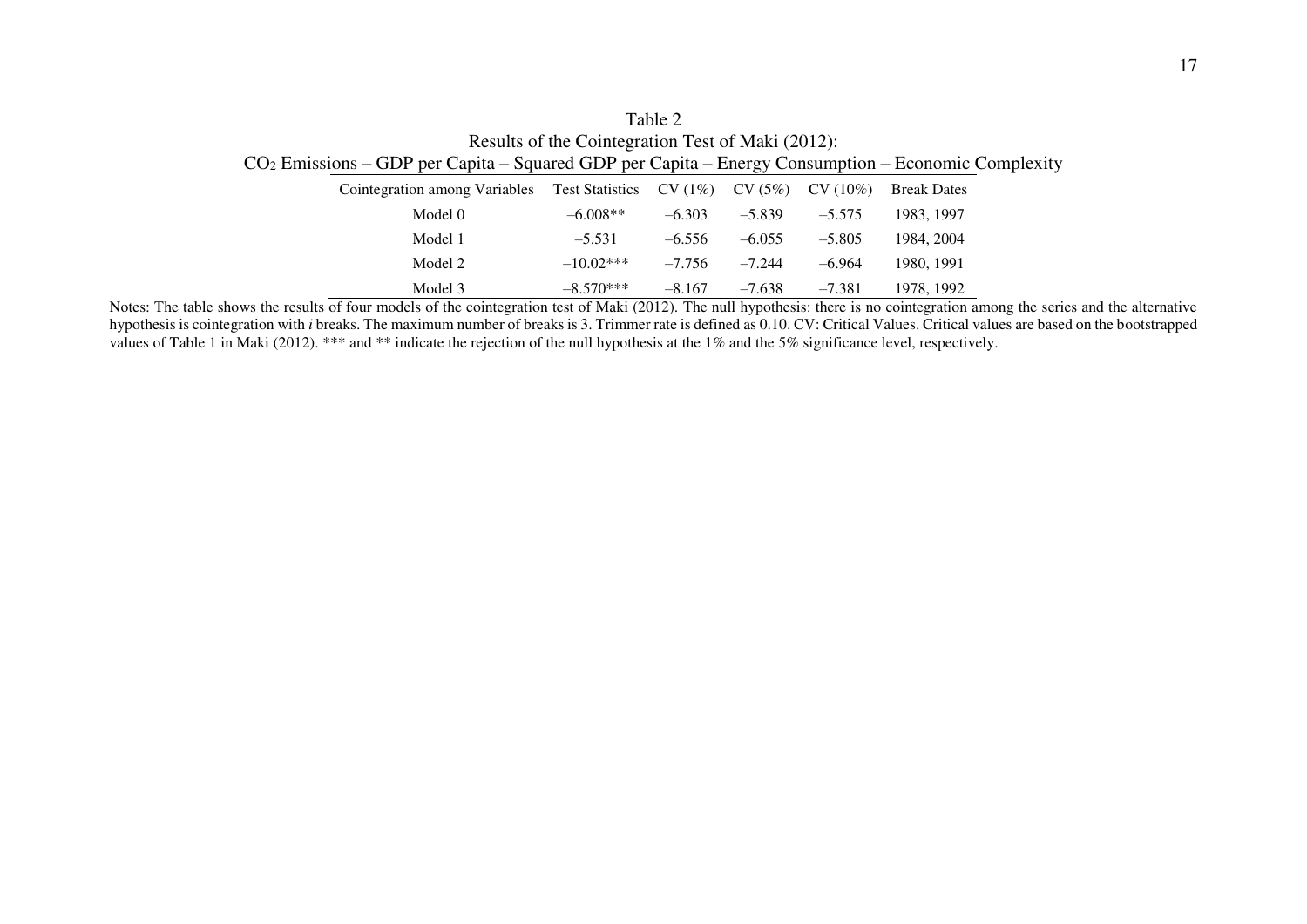| Dependent Variable:               | Log CO <sub>2</sub> Emissions per Capita |  |  |
|-----------------------------------|------------------------------------------|--|--|
| Log Real GDP per Capita           | $12.57(6.015)$ **                        |  |  |
| Log Squared Real GDP per Capita   | $-1.563(0.668)$ **                       |  |  |
| Log Energy Consumption per Capita | $0.921(0.304)$ ***                       |  |  |
| Log Economic Complexity           | $-0.470(0.119)$ ***                      |  |  |
| D1983                             | $-0.052(0.021)$ **                       |  |  |
| D1997                             | $0.038(0.017)$ **                        |  |  |
| <b>Constant Term</b>              | $-27.30(12.77)$ **                       |  |  |
| Observations                      | 45                                       |  |  |
| Adjusted $R^2$                    | 0.966                                    |  |  |
| Leads and Lags                    | (1,1)                                    |  |  |
| Standard Error of Regression      | 0.013                                    |  |  |
| Durbin-Watson Statistics          | 2.156                                    |  |  |
| Long Run Variance                 | 0.846                                    |  |  |
| Sum Squared Residuals (SSR)       | 0.005                                    |  |  |

Table 3 Results of the Dynamic Ordinary Least Squares (DOLS) Estimations for the Long Run Coefficients

Notes: The selection of break dates is based on the Model 0 of cointegration test of Maki (2012). The Heteroskedasticity and Autocorrelation Consistent (HAC) standard errors (Bartlett kernel, Newey-West fixed bandwidth = 4.0000) are in parentheses. \*\*\* and \*\* indicate statistical significance at the 1% and the 5% level, respectively.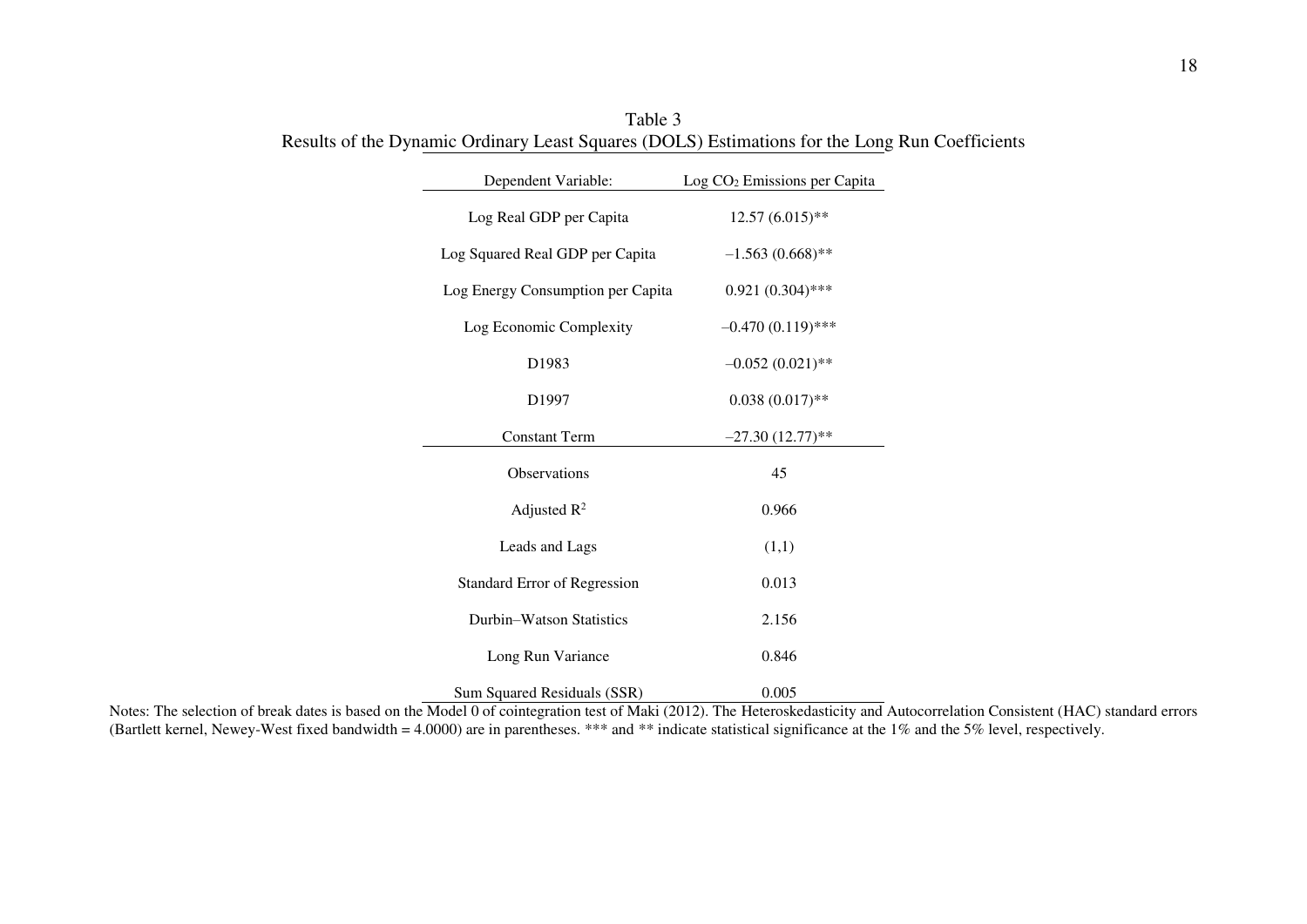| Dependent Variable:                                      | $\Delta$ Log CO <sub>2</sub> Emissions per Capita |
|----------------------------------------------------------|---------------------------------------------------|
| Error Correction Term (ECT)                              | $-0.149(0.059)$ **                                |
| $\Delta$ Lagged Log CO <sub>2</sub> Emissions per Capita | $-0.413(0.274)$                                   |
| ∆Lagged Log Real GDP per Capita                          | $32.14(11.55)$ ***                                |
| ALagged Log Squared Real GDP per Capita                  | $-3.543(1.298)$ ***                               |
| <b>ALagged Log Energy Consumption</b>                    | 0.033(0.331)                                      |
| <b>ALagged Log Economic Complexity</b>                   | 0.148(0.086)                                      |
| <b>Observations</b>                                      | 48                                                |
| Adjusted $\mathbb{R}^2$                                  | 0.098                                             |

Table 4 Results of the Error Correction Model (ECM) Estimations for Short Run Coefficients

Notes: The optimal number of lag length is selected by the Schwarz Information Criteria (SIC). The standard errors are in parentheses. \*\*\* and \*\* indicate the rejection of the null hypothesis at the 1% and the 5% significance level, respectively.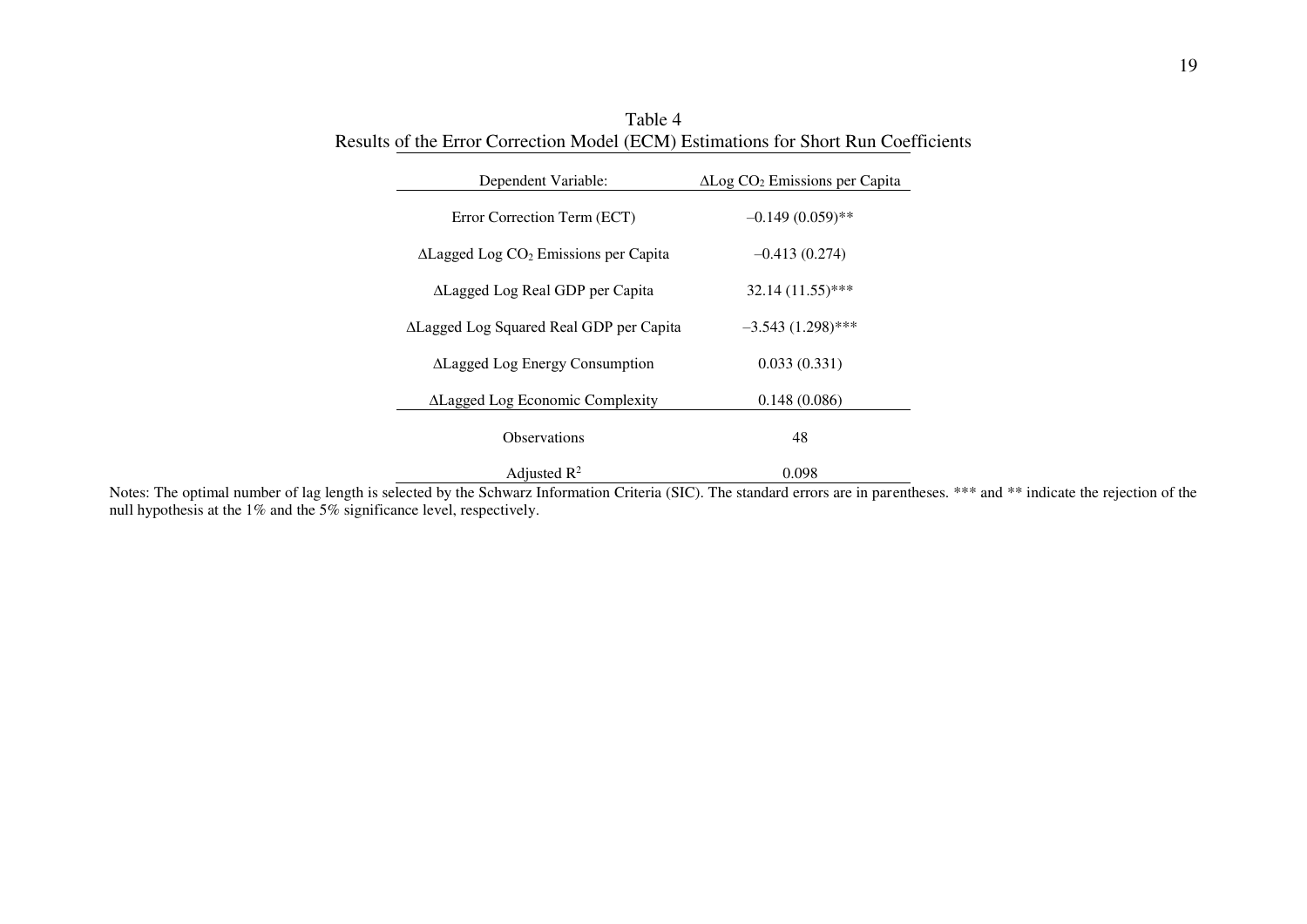| Results of the Granger Causality / Block Exogeneity Wald Tests |                              |                     |                      |                           |                            |                       |  |
|----------------------------------------------------------------|------------------------------|---------------------|----------------------|---------------------------|----------------------------|-----------------------|--|
| Dependent                                                      | $\Delta$ Log<br>$\Delta$ Log |                     | $\Delta$ Log Squared | $\Delta$ Log              | $\Delta$ Log               | Overall               |  |
| Variable:                                                      | $CO2$ Emissions              | GDP per Capita      | GDP per Capita       | <b>Energy Consumption</b> | <b>Economic Complexity</b> | Chi-square Statistics |  |
| $\Delta$ Log CO <sub>2</sub> Emissions:                        |                              | $7.736***$ [0.0054] | $7.445***$ [0.0064]  | $0.010$ [0.9189]          | 2.964 [0.0851]             | $10.49**$ [0.0329]    |  |
| ALog GDP per Capita:                                           | $0.230$ [0.6311]             |                     | $0.484$ [0.4864]     | 0.480 [0.4883]            | $0.737$ [0.3904]           | 2.037 [0.7289]        |  |
| ALog Squared GDP per Capita:                                   | $0.230$ [0.6310]             | $0.353$ [0.5523]    |                      | 0.470 [0.4928]            | $0.742$ [0.3888]           | 1.862 [0.7610]        |  |
| ALog Energy Consumption:                                       | $0.646$ [0.4214]             | $4.648**$ [0.0311]  | $4.513**$ [0.0336]   |                           | 1.860 [0.1726]             | $6.086$ [0.1941]      |  |

Table 5

∆Log Economic Complexity: 0.237 [0.6259] 0.022 [0.8811] 0.008 [0.9250] 0.013 [0.9093] – 3.886 [0.4216] Notes: The optimal number of lag length is selected by the Schwarz Information Criteria (SIC). The probability values are in brackets. \*\*\* and \*\* indicate the rejection of the null hypothesis at the 1% and the 5% significance level, respectively.